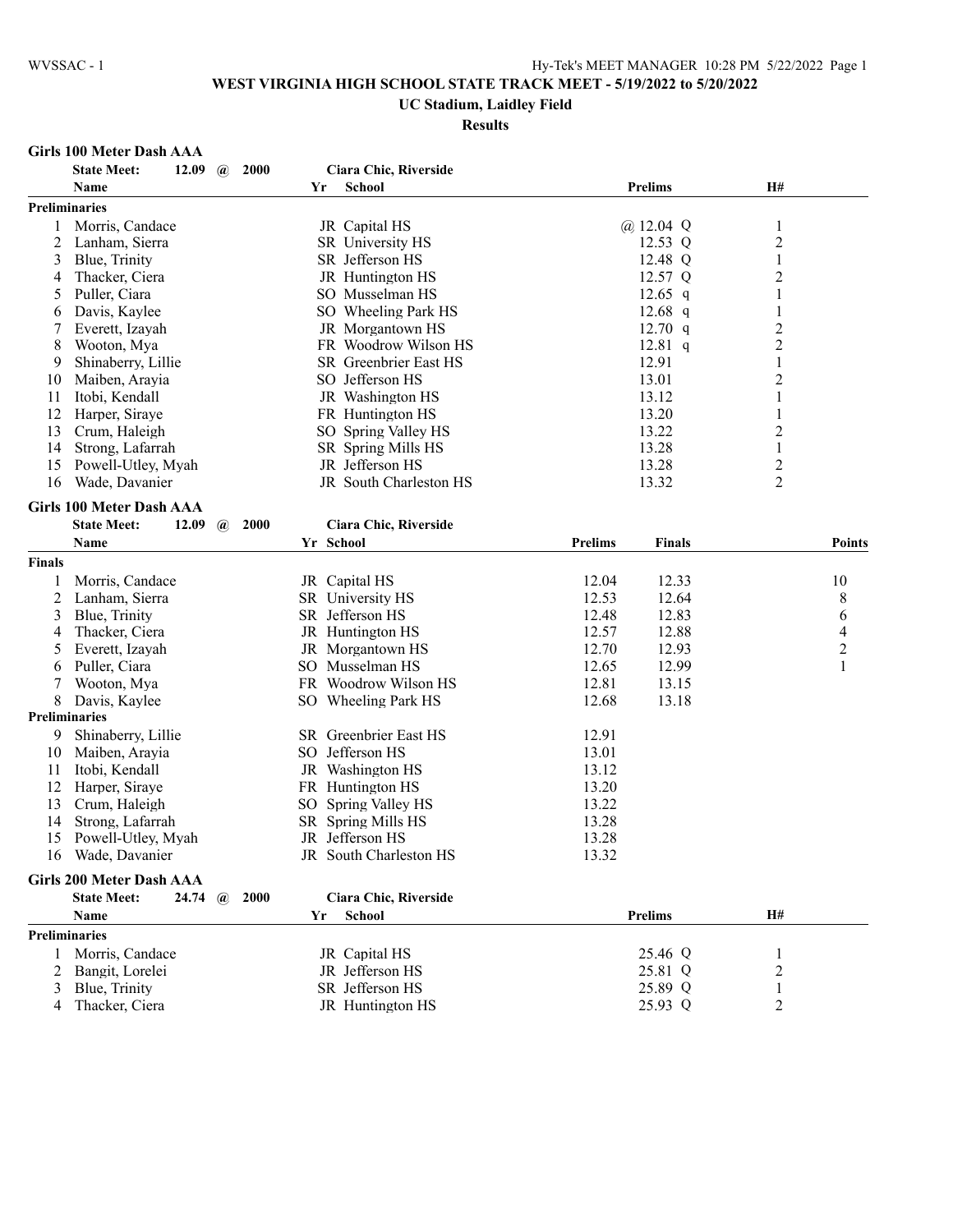# **UC Stadium, Laidley Field**

# **Results**

## **Preliminaries ... (Girls 200 Meter Dash AAA)**

|        | Name                                                | $\sqrt{9113200}$ mitter Dasn't $\frac{1}{2}$<br>Yr | <b>School</b>                                           |                | <b>Prelims</b> | H#             |                |
|--------|-----------------------------------------------------|----------------------------------------------------|---------------------------------------------------------|----------------|----------------|----------------|----------------|
| 5      | Lanham, Sierra                                      |                                                    | SR University HS                                        |                | $26.25$ q      | $\mathbf{1}$   |                |
| 6      | Craigie, Eva                                        |                                                    | FR Martinsburg HS                                       |                | $26.56$ q      | $\mathbf{1}$   |                |
| 7      | Hastings, Destiny                                   |                                                    | SO Parkersburg HS                                       |                | $26.61$ q      | $\mathbf{1}$   |                |
| 8      | Cox, Giana                                          |                                                    | FR Bridgeport HS                                        |                | $26.61$ q      | $\overline{c}$ |                |
| 9      | Sheffield, Aaliyah                                  |                                                    | SR Huntington HS                                        |                | 26.63          | $\overline{c}$ |                |
| 10     | Everett, Izayah                                     |                                                    | JR Morgantown HS                                        |                | 26.68          | 2              |                |
| 11     | Nelson, Somalia                                     |                                                    | SO Woodrow Wilson HS                                    |                | 26.75          |                |                |
| 12     | Davis, Kaylee                                       |                                                    | SO Wheeling Park HS                                     |                | 26.82          | 1              |                |
| 13     | Shinaberry, Lillie                                  |                                                    | SR Greenbrier East HS                                   |                | 26.87          | $\overline{c}$ |                |
| 14     | Woods, Jayla                                        |                                                    | SO South Charleston HS                                  |                | 27.17          | $\overline{c}$ |                |
| 15     | Kidrick, Jayla                                      |                                                    | SO Jefferson HS                                         |                | 27.17          | $\overline{c}$ |                |
| 16     | Johnson, Aleesha                                    |                                                    | SO Spring Mills HS                                      |                | 27.39          | 1              |                |
|        |                                                     |                                                    |                                                         |                |                |                |                |
|        | <b>Girls 200 Meter Dash AAA</b>                     |                                                    |                                                         |                |                |                |                |
|        | <b>State Meet:</b><br>$24.74 \quad \textcircled{a}$ | 2000                                               | Ciara Chic, Riverside                                   |                |                |                |                |
|        | Name                                                |                                                    | Yr School                                               | <b>Prelims</b> | <b>Finals</b>  |                | <b>Points</b>  |
| Finals |                                                     |                                                    |                                                         |                |                |                |                |
| 1      | Morris, Candace                                     |                                                    | JR Capital HS                                           | 25.46          | 25.76          |                | 10             |
| 2      | Bangit, Lorelei                                     |                                                    | JR Jefferson HS                                         | 25.81          | 25.76          |                | 8              |
| 3      | Blue, Trinity                                       |                                                    | SR Jefferson HS                                         | 25.89          | 25.98          |                | 6              |
| 4      | Thacker, Ciera                                      |                                                    | JR Huntington HS                                        | 25.93          | 26.34          |                | $\overline{4}$ |
| 5      | Craigie, Eva                                        |                                                    | FR Martinsburg HS                                       | 26.56          | 26.39          |                | $\overline{c}$ |
| 6      | Lanham, Sierra                                      |                                                    | SR University HS                                        | 26.25          | 26.43          |                | 1              |
| 7      | Hastings, Destiny                                   |                                                    | SO Parkersburg HS                                       | 26.61          | 26.93          |                |                |
| 8      | Cox, Giana                                          |                                                    | FR Bridgeport HS                                        | 26.61          | 27.32          |                |                |
|        | Preliminaries                                       |                                                    |                                                         |                |                |                |                |
| 9      | Sheffield, Aaliyah                                  |                                                    | SR Huntington HS                                        | 26.63          |                |                |                |
| 10     | Everett, Izayah                                     |                                                    | JR Morgantown HS                                        | 26.68          |                |                |                |
| 11     | Nelson, Somalia                                     |                                                    | SO Woodrow Wilson HS                                    | 26.75          |                |                |                |
| 12     | Davis, Kaylee                                       |                                                    | SO Wheeling Park HS                                     | 26.82          |                |                |                |
| 13     | Shinaberry, Lillie                                  |                                                    | SR Greenbrier East HS                                   | 26.87          |                |                |                |
| 14     | Woods, Jayla                                        |                                                    | SO South Charleston HS                                  | 27.17          |                |                |                |
| 15     | Kidrick, Jayla                                      |                                                    | SO Jefferson HS                                         | 27.17          |                |                |                |
| 16     | Johnson, Aleesha                                    |                                                    | SO Spring Mills HS                                      | 27.39          |                |                |                |
|        | <b>Girls 400 Meter Dash AAA</b>                     |                                                    |                                                         |                |                |                |                |
|        | <b>State Meet:</b><br>56.04                         | 5/19/2018                                          |                                                         |                |                |                |                |
|        | $\omega$<br>#<br><b>State Meet:</b><br>56.04        | 2019                                               | Mikah Alleyne, Woodrow Wilson                           |                |                |                |                |
|        | $\mathbf{M}$ and $\mathbf{M}$                       |                                                    | Mikah Alleyne, Woodrow Wilson<br>$V_{\text{eff}} = 0.1$ |                | 172. 1 .       | TТЩ            | n.,            |

|               | <b>Name</b>      | Yr | <b>School</b>           | <b>Finals</b> | <b>H#</b> | Points |
|---------------|------------------|----|-------------------------|---------------|-----------|--------|
| <b>Finals</b> |                  |    |                         |               |           |        |
|               | Bangit, Lorelei  |    | JR Jefferson HS         | 57.24         |           | 10     |
|               | 2 Craigie, Eva   |    | FR Martinsburg HS       | 58.77         |           | 8      |
|               | Wooton, Mya      |    | FR Woodrow Wilson HS    | 58.96         |           | b      |
| 4             | White, Ella      |    | SO Preston HS           | 59.04         |           | 4      |
|               | Akita. Marimo    |    | SR Parkersburg South HS | 1:00.06       |           | ◠      |
| 6.            | Barki, Abby      |    | SR Wheeling Park HS     | 1:00.12       |           |        |
|               | Huffman, Opal    |    | SO Ripley HS            | 1:00.14       |           |        |
| 8             | Macher, Jadyn    |    | FR Hedgesville HS       | 1:00.31       |           |        |
| 9             | Nelson, Somalia  |    | SO Woodrow Wilson HS    | 1:00.90       |           |        |
| 10            | Davidson, Yelena |    | SR Morgantown HS        | 1:01.05       |           |        |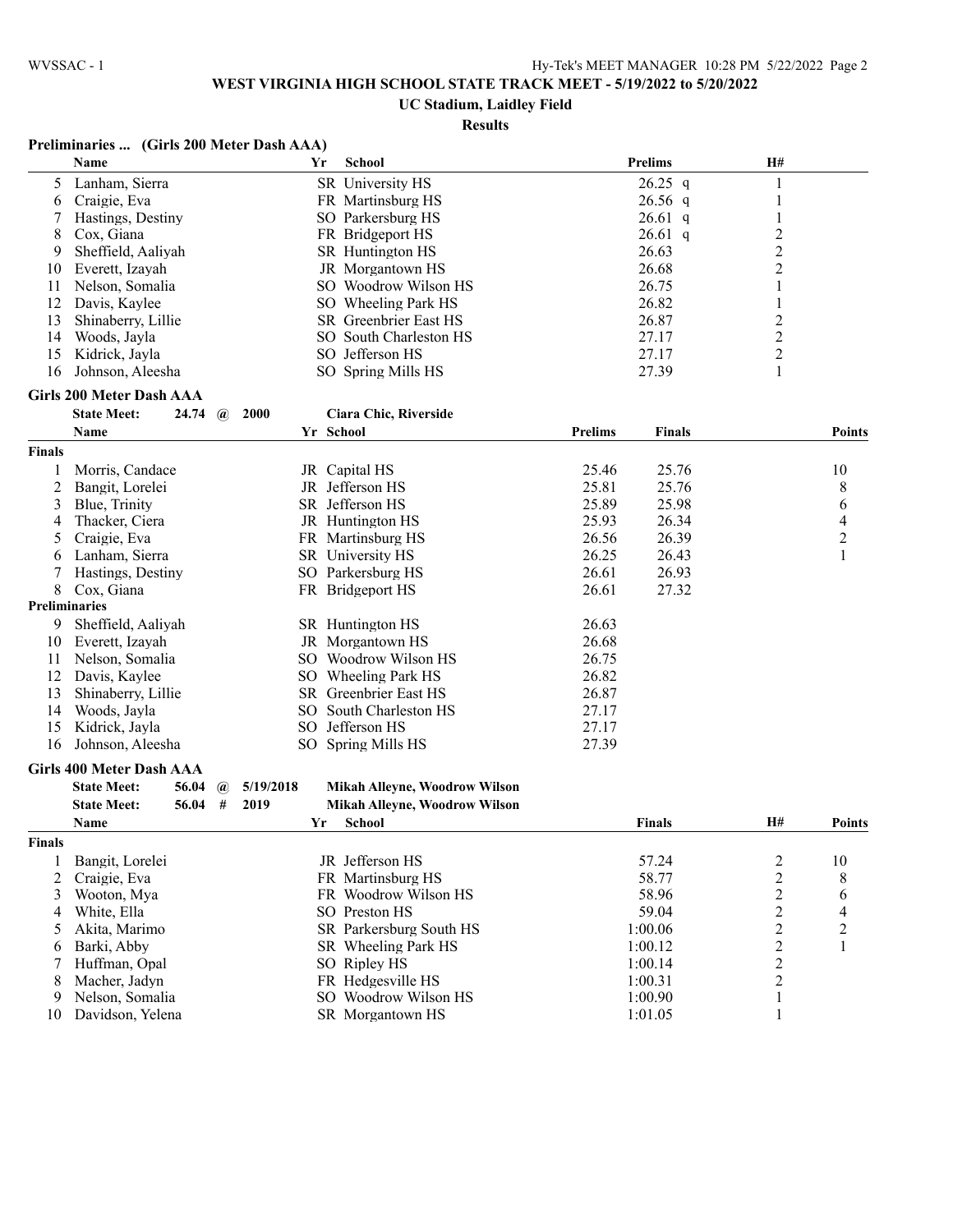## **UC Stadium, Laidley Field**

### **Results**

## **Finals ... (Girls 400 Meter Dash AAA)**

|                | Name                                              | Yr | <b>School</b>                | <b>Finals</b> | H# | <b>Points</b>  |
|----------------|---------------------------------------------------|----|------------------------------|---------------|----|----------------|
| 11             | Oliveto, Catherine                                |    | SR Buckhannon-Upshur HS      | 1:01.41       | 1  |                |
| 12             | Woods, Jayla                                      |    | SO South Charleston HS       | 1:01.68       | 1  |                |
| 13             | Hunter, Sasha                                     |    | SO Morgantown HS             | 1:01.76       | 1  |                |
| 14             | McKendall, Belicia                                |    | FR Morgantown HS             | 1:01.83       | 1  |                |
| 15             | Westerman, Liza                                   |    | SO George Washington HS      | 1:02.23       | 1  |                |
| 16             | Dunn-Martin, Mallori                              |    | FR Huntington HS             | 1:02.55       | 1  |                |
|                | <b>Girls 800 Meter Run AAA</b>                    |    |                              |               |    |                |
|                | <b>State Meet:</b><br>2:08.40<br>$\omega$<br>2019 |    | <b>Tori Starcher, Ripley</b> |               |    |                |
|                | Name                                              | Yr | <b>School</b>                | Finals        |    | <b>Points</b>  |
| <b>Finals</b>  |                                                   |    |                              |               |    |                |
| 1              | Riggs, Irene                                      |    | JR Morgantown HS             | 2:14.86       |    | 10             |
| $\overline{c}$ | Hatcher, Lea                                      |    | <b>SR</b> Morgantown HS      | 2:17.87       |    | 8              |
| 3              | Hall, Audrey                                      |    | JR Hurricane HS              | 2:18.23       |    | 6              |
| 4              | O'Palko, Jennifer                                 |    | SO Morgantown HS             | 2:19.61       |    | $\overline{4}$ |
| 5              | Martin, Allie                                     |    | SR Preston HS                | 2:22.44       |    | $\overline{c}$ |
| 6              | White, Ella                                       |    | SO Preston HS                | 2:25.08       |    | 1              |
| 7              | Gravier, Teondra                                  |    | JR Spring Mills HS           | 2:28.21       |    |                |
| 8              | Akers, Katherine                                  |    | JR George Washington HS      | 2:29.01       |    |                |
| 9              | Tager, Adelyn                                     |    | FR University HS             | 2:30.21       |    |                |
| 10             | Jenkins, Emma                                     |    | SR Cabell Midland HS         | 2:30.79       |    |                |
| 11             | Simmons, Hallie                                   |    | FR Preston HS                | 2:32.30       |    |                |
| 12             | Ackon-Annan, Ama                                  |    | SO Woodrow Wilson HS         | 2:32.43       |    |                |
| 13             | Payne, Mackenzie                                  |    | JR Spring Valley HS          | 2:34.01       |    |                |
| 14             | LaBombard, Addie                                  |    | SR Jefferson HS              | 2:34.18       |    |                |
| 15             | Potters, Alaina                                   |    | SO George Washington HS      | 2:34.34       |    |                |
| 16             | Bush, Faith                                       |    | SO Spring Mills HS           | 2:37.53       |    |                |
|                | <b>Girls 1600 Meter Run AAA</b>                   |    |                              |               |    |                |
|                | <b>State Meet:</b><br>4:46.61<br>2019<br>$\omega$ |    | <b>Tori Starcher, Ripley</b> |               |    |                |
|                | Name                                              | Yr | <b>School</b>                | <b>Finals</b> |    | <b>Points</b>  |
| <b>Finals</b>  |                                                   |    |                              |               |    |                |
| 1              | Riggs, Irene                                      |    | JR Morgantown HS             | 4:51.25       |    | 10             |
| 2              | Hall, Audrey                                      |    | JR Hurricane HS              | 4:58.68       |    | 8              |
| 3              | Martin, Allie                                     |    | SR Preston HS                | 4:59.20       |    | 6              |
| 4              | Hatcher, Lea                                      |    | SR Morgantown HS             | 4:59.31       |    | $\overline{4}$ |
| 5              | Lester, Anna                                      |    | SO Morgantown HS             | 5:11.48       |    | $\overline{c}$ |
| 6              | Hosaflook, Ellie                                  |    | SO Ripley HS                 | 5:22.95       |    | 1              |
| 7              | von Boetticher, Claire                            |    | FR University HS             | 5:28.64       |    |                |
| 8              | Johnson, Dakota                                   |    | SR Hedgesville HS            | 5:40.40       |    |                |
| 9              | McCune, Haleigh                                   |    | SR Ripley HS                 | 5:42.80       |    |                |
| 10             | Flynn, Emma                                       |    | SR Cabell Midland HS         | 5:49.57       |    |                |
| 11             | Foglesong, Faith                                  |    | FR Jefferson HS              | 5:56.91       |    |                |
| 12             | Lindley, Colette                                  |    | SR Woodrow Wilson HS         | 5:59.77       |    |                |

12 SR Woodrow Wilson HS<br>
12 12 12 12 12 12 12 12 12 12 12 13 14 15 16:00.76<br>
5:59.77<br>
5:00.76

Cook, Gabriella FR Riverside HS 6:00.76

SO Woodrow Wilson HS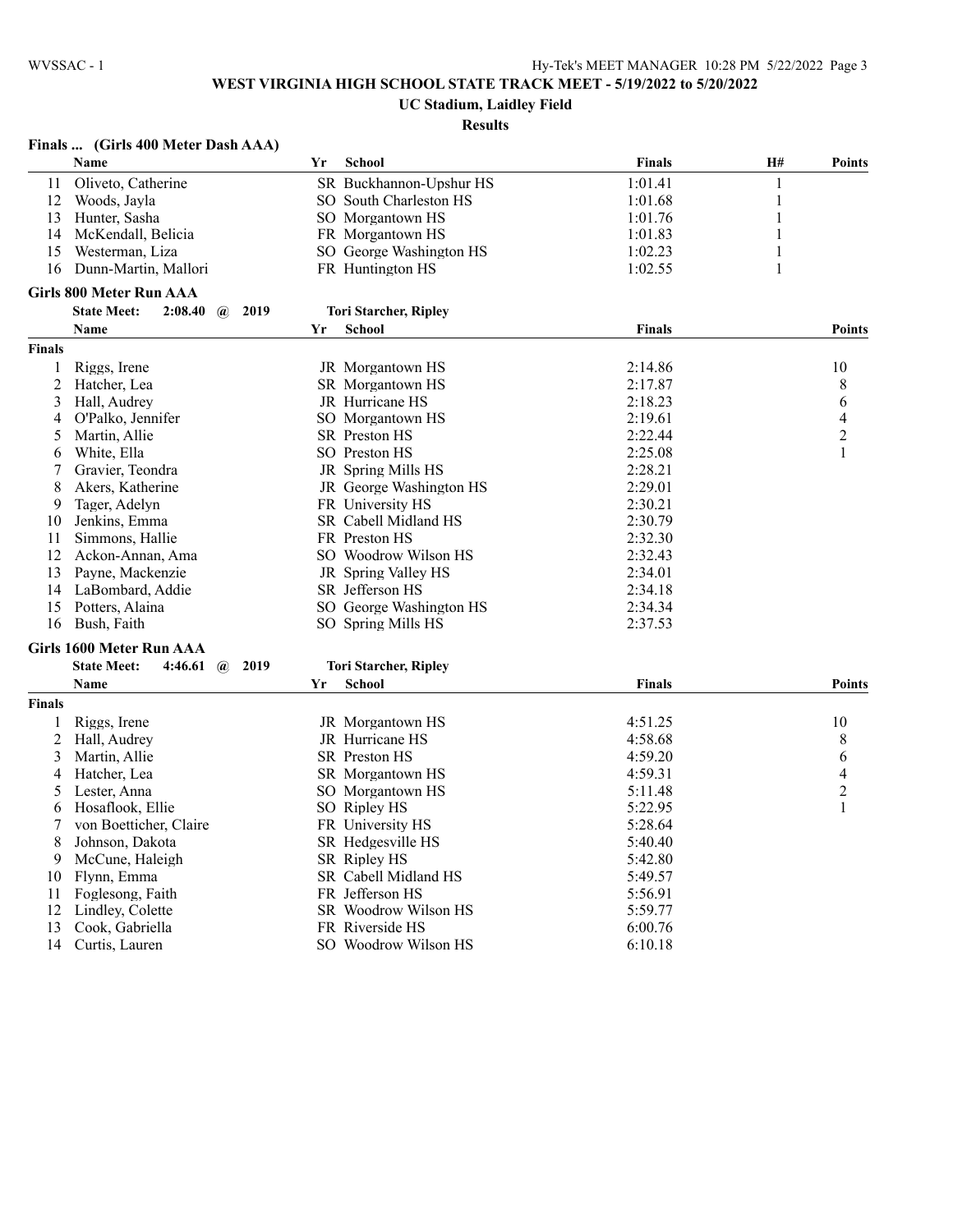#### **UC Stadium, Laidley Field**

**Results**

## **Girls 3200 Meter Run AAA**

|                | 10:25.29<br><b>State Meet:</b><br>5/23/2014<br>$\omega$                             | Millie Paladino, University     |                                 |                  |
|----------------|-------------------------------------------------------------------------------------|---------------------------------|---------------------------------|------------------|
|                | <b>Name</b>                                                                         | Yr<br><b>School</b>             | <b>Finals</b>                   | <b>Points</b>    |
| <b>Finals</b>  |                                                                                     |                                 |                                 |                  |
| 1              | Riggs, Irene                                                                        | JR Morgantown HS                | 10:14.16 $@$                    | 10               |
| $\overline{c}$ | Martin, Allie                                                                       | SR Preston HS                   | 10:56.85                        | 8                |
| 3              | Summers, Amelia                                                                     | SO Morgantown HS                | 11:06.78                        | 6                |
| 4              | Gump, Madeline                                                                      | SO Morgantown HS                | 11:13.79                        | 4                |
| 5              | Hardin, Ella                                                                        | FR Hurricane HS                 | 11:16.54                        | $\boldsymbol{2}$ |
| 6              | Hosaflook, Ellie                                                                    | SO Ripley HS                    | 11:24.51                        | $\mathbf{1}$     |
| 7              | Bora, Asha                                                                          | SR Hurricane HS                 | 11:28.91                        |                  |
| 8              | von Boetticher, Claire                                                              | FR University HS                | 11:54.08                        |                  |
| 9              | Shreve, Samantha                                                                    | FR Buckhannon-Upshur HS         | 12:00.19                        |                  |
| 10             | Johnson, Dakota                                                                     | SR Hedgesville HS               | 12:00.25                        |                  |
| 11             | LaBombard, Addie                                                                    | SR Jefferson HS                 | 12:00.60                        |                  |
| 12             | Pappas, Kaitlyn                                                                     | JR Bridgeport HS                | 12:51.46                        |                  |
| 13             | Wilson, Carolina                                                                    | SR Spring Mills HS              | 12:59.52                        |                  |
| 14             | Lindley, Colette                                                                    | SR Woodrow Wilson HS            | 13:22.51                        |                  |
| 15             | Curtis, Lauren                                                                      | SO Woodrow Wilson HS            | 13:32.97                        |                  |
|                |                                                                                     |                                 |                                 |                  |
|                | Girls 100 Meter Hurdles 33" AAA                                                     |                                 |                                 |                  |
|                | <b>State Meet:</b><br>14.35<br>5/20/2017<br>$\mathbf{a}$                            | Malika Houston, Geo. Washington |                                 |                  |
|                | Name                                                                                | Yr<br><b>School</b>             | <b>Prelims</b>                  | <b>H#</b>        |
|                | <b>Preliminaries</b>                                                                |                                 |                                 |                  |
|                | Haught, Lily                                                                        | JR Hurricane HS                 | 14.95 Q                         | $\overline{c}$   |
| 2              | Wharton, Lily                                                                       | SO Parkersburg HS               | 15.12 Q                         | $\,1\,$          |
| 3              | Gherke, Addison                                                                     | FR Parkersburg HS               | 15.24 Q                         | $\mathbf{1}$     |
| 4              | Smith, Aliyah                                                                       | JR Riverside HS                 | 15.66 Q                         | $\overline{c}$   |
| 5              | Watts, Ikira                                                                        | SR Huntington HS                | 15.89 q                         | $\overline{c}$   |
| 6              | Goins, Briauna                                                                      | JR Jefferson HS                 | 16.14 $q$                       | $\overline{c}$   |
| 7              | Hanna, Lily                                                                         | SO Wheeling Park HS             | 16.53 q                         | $\mathbf{1}$     |
| 8              | Jay, T'Asya                                                                         | JR Jefferson HS                 | $16.58$ q                       | $\overline{c}$   |
| 9              | Shoemaker, Paris                                                                    | SR Martinsburg HS               | 16.97                           | $\overline{c}$   |
| 10             | Mason, Willow                                                                       | JR Martinsburg HS               | 17.07                           | $\mathbf{1}$     |
| 11             | Gestl, Hope                                                                         | JR Jefferson HS                 | 17.07                           | $\overline{c}$   |
| 12             | Conrad, Paige                                                                       | FR University HS                | 17.11                           | 1                |
| 13             | Cale, Chloe                                                                         | JR Buckhannon-Upshur HS         | 17.48                           | $\mathbf{1}$     |
| 14             | Runyon, Savannah                                                                    | JR Saint Albans HS              | 17.85                           | $\overline{c}$   |
| 15             | Leach, Willow                                                                       | SO George Washington HS         | 18.81                           | $\mathbf{1}$     |
| 16             | Abraham, Sophie                                                                     | JR Wheeling Park HS             | 18.93                           | 1                |
|                | Girls 100 Meter Hurdles 33" AAA                                                     |                                 |                                 |                  |
|                | <b>State Meet:</b><br>14.35<br>5/20/2017<br>$\left(\widehat{\boldsymbol{a}}\right)$ | Malika Houston, Geo. Washington |                                 |                  |
|                | Name                                                                                | Yr School                       | <b>Prelims</b><br><b>Finals</b> | <b>Points</b>    |
| <b>Finals</b>  |                                                                                     |                                 |                                 |                  |

| 1218          |                   |                   |       |       |  |
|---------------|-------------------|-------------------|-------|-------|--|
|               | Haught, Lily      | JR Hurricane HS   | 14.95 | 14.87 |  |
|               | 2 Gherke, Addison | FR Parkersburg HS | 15.24 | 15.28 |  |
| $\mathcal{E}$ | Wharton, Lily     | SO Parkersburg HS | 15.12 | 15.50 |  |
|               | 4 Smith, Aliyah   | JR Riverside HS   | 15.66 | 15.84 |  |
|               | 5 Watts, Ikira    | SR Huntington HS  | 15.89 | 15.95 |  |
|               | 6 Goins, Briauna  | JR Jefferson HS   | 16.14 | 16.20 |  |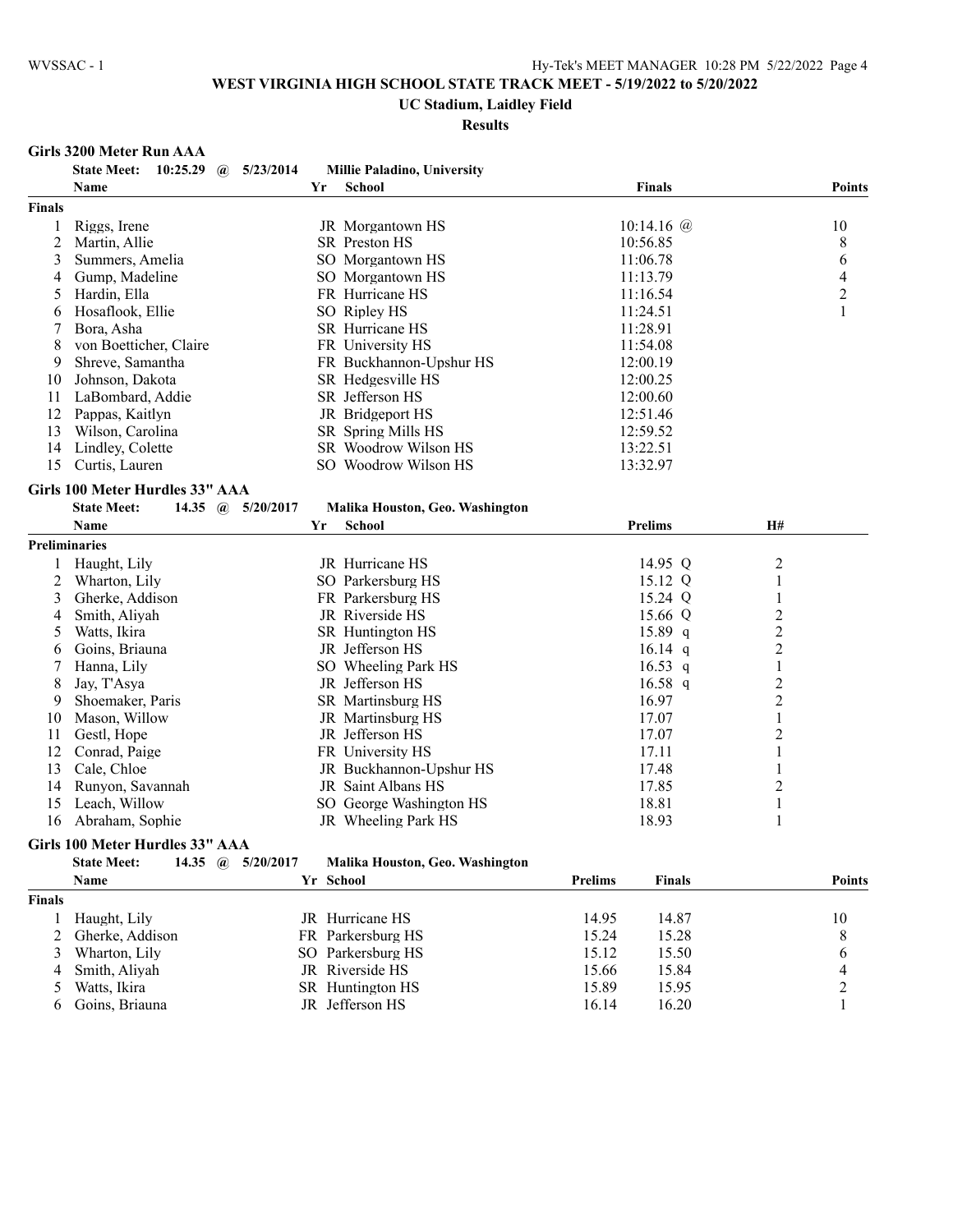**Finals ... (Girls 100 Meter Hurdles 33" AAA)**

# **WEST VIRGINIA HIGH SCHOOL STATE TRACK MEET - 5/19/2022 to 5/20/2022**

## **UC Stadium, Laidley Field**

# **Results**

|               | Name                                 |           | Yr School                        | <b>Prelims</b>                             | <b>Finals</b> |                         | <b>Points</b>  |
|---------------|--------------------------------------|-----------|----------------------------------|--------------------------------------------|---------------|-------------------------|----------------|
| $\tau$        | Jay, T'Asya                          |           | JR Jefferson HS                  | 16.58                                      | 16.52         |                         |                |
| 8             | Hanna, Lily                          |           | SO Wheeling Park HS              | 16.53                                      | 16.66         |                         |                |
|               | <b>Preliminaries</b>                 |           |                                  |                                            |               |                         |                |
| 9             | Shoemaker, Paris                     |           | SR Martinsburg HS                | 16.97                                      |               |                         |                |
| 10            | Mason, Willow                        |           | JR Martinsburg HS                | 17.07                                      |               |                         |                |
| 11            | Gestl, Hope                          |           | JR Jefferson HS                  | 17.07                                      |               |                         |                |
| 12            | Conrad, Paige                        |           | FR University HS                 | 17.11                                      |               |                         |                |
| 13            | Cale, Chloe                          |           | JR Buckhannon-Upshur HS          | 17.48                                      |               |                         |                |
| 14            | Runyon, Savannah                     |           | JR Saint Albans HS               | 17.85                                      |               |                         |                |
| 15            | Leach, Willow                        |           | SO George Washington HS          | 18.81                                      |               |                         |                |
| 16            | Abraham, Sophie                      |           | JR Wheeling Park HS              | 18.93                                      |               |                         |                |
|               |                                      |           |                                  |                                            |               |                         |                |
|               | Girls 300 Meter Hurdles 30" AAA      |           |                                  |                                            |               |                         |                |
|               | <b>State Meet:</b><br>43.10 $\omega$ | 5/21/2016 | Safiyyah Mitchell, Huntington    |                                            |               |                         |                |
|               | Name                                 | Yr        | <b>School</b>                    |                                            | Finals        | H#                      | <b>Points</b>  |
| <b>Finals</b> |                                      |           |                                  |                                            |               |                         |                |
| 1             | Haught, Lily                         |           | JR Hurricane HS                  |                                            | 44.95         | 2                       | 10             |
| 2             | Wharton, Lily                        |           | SO Parkersburg HS                |                                            | 46.06         | $\overline{c}$          | 8              |
| 3             | Gherke, Addison                      |           | FR Parkersburg HS                |                                            | 46.18         | $\overline{c}$          | 6              |
| 4             | Dunn-Martin, Mallori                 |           | FR Huntington HS                 |                                            | 47.55         | 1                       | 4              |
| 5             | Pugh, Dezi                           |           | JR Buckhannon-Upshur HS          |                                            | 47.71         | $\overline{c}$          | $\overline{c}$ |
| 6             | Hanna, Lily                          |           | SO Wheeling Park HS              |                                            | 48.68         | $\overline{c}$          | $\mathbf{1}$   |
| 7             | Jay, T'Asya                          |           | JR Jefferson HS                  |                                            | 48.92         | $\overline{\mathbf{c}}$ |                |
| 8             | Gestl, Hope                          |           | JR Jefferson HS                  |                                            | 49.25         | $\mathbf{1}$            |                |
| 9             | Blake, Janique                       |           | JR Hedgesville HS                |                                            | 49.31         | $\overline{c}$          |                |
| 10            | Runyon, Savannah                     |           | JR Saint Albans HS               |                                            | 49.55         | $\overline{c}$          |                |
| 11            | Abraham, Sophie                      |           | JR Wheeling Park HS              |                                            | 50.06         | $\mathbf{1}$            |                |
| 12            | Taylor, Sierra                       |           | JR John Marshall HS              |                                            | 50.84         | 1                       |                |
| 13            | Leach, Willow                        |           | SO George Washington HS          |                                            | 51.11         | 1                       |                |
| 14            | Cooper, Whitleigh                    |           | SO Cabell Midland HS             |                                            | 51.13         | 1                       |                |
| 15            | Johnson, Claire                      |           | FR Huntington HS                 |                                            | 51.45         | 1                       |                |
| 16            | Collins, Hayley                      |           | JR Princeton HS                  |                                            | 51.99         | 1                       |                |
|               | <b>Girls 4x100 Meter Relay AAA</b>   |           |                                  |                                            |               |                         |                |
|               | <b>State Meet:</b><br>48.42 $(a)$    | 5/19/2012 | <b>Morgantown HS, Morgantown</b> |                                            |               |                         |                |
|               |                                      |           |                                  | A Holloway, H Holloway, N Trott, K Baldwin |               |                         |                |
|               | <b>Team</b>                          |           | Relay                            |                                            | <b>Finals</b> | <b>H#</b>               | <b>Points</b>  |
|               |                                      |           |                                  |                                            |               |                         |                |
| <b>Finals</b> |                                      |           |                                  |                                            |               |                         |                |
| 1             | Jefferson HS                         |           |                                  |                                            | 48.88         | $\overline{2}$          | 10             |
|               | 1) Maiben, Arayia SO                 |           | 2) Bangit, Lorelei JR            | 3) Powell-Utley, Myah JR                   |               | 4) Blue, Trinity SR     |                |
| 2             | Huntington HS                        |           |                                  |                                            | 49.57         | 2                       | 8              |
|               | 1) Sheffield, Aaliyah SR             |           | 2) Watts, Ikira SR               | 3) Harper, Siraye FR                       |               | 4) Thacker, Ciera JR    |                |
|               | 3 Morgantown HS                      |           |                                  |                                            | 50.18         | 2                       | 6              |
|               | 1) Pastilong, Julia SR               |           | 2) Devall, Grace SO              | 3) Davidson, Yelena SR                     |               | 4) Everett, Izayah JR   |                |
| 4             | Spring Mills HS                      |           |                                  |                                            | 50.65         | 2                       | 4              |
|               | 1) Fling, Grace FR                   |           | 2) Nelson, Candice JR            | 3) Johnson, Aleesha SO                     |               | 4) Strong, Lafarrah SR  |                |
| $\mathcal{D}$ | <b>Wheeling Park HS</b>              |           |                                  |                                            | 50.68         | 2                       | 2              |
|               | 1) Lantz, Audrey SO                  |           | 2) Davis, Kaylee SO              | 3) Edmonds, Jermaniq JR                    |               | 4) Barki, Abby SR       |                |
| 6             | Hurricane HS                         |           |                                  |                                            | 50.73         | 2                       | 1              |
|               | 1) McCann-Coles, Maliah SR           |           | 2) Long, Alyson SR               | 3) Dye, Lauren JR                          |               | 4) Haught, Lily JR      |                |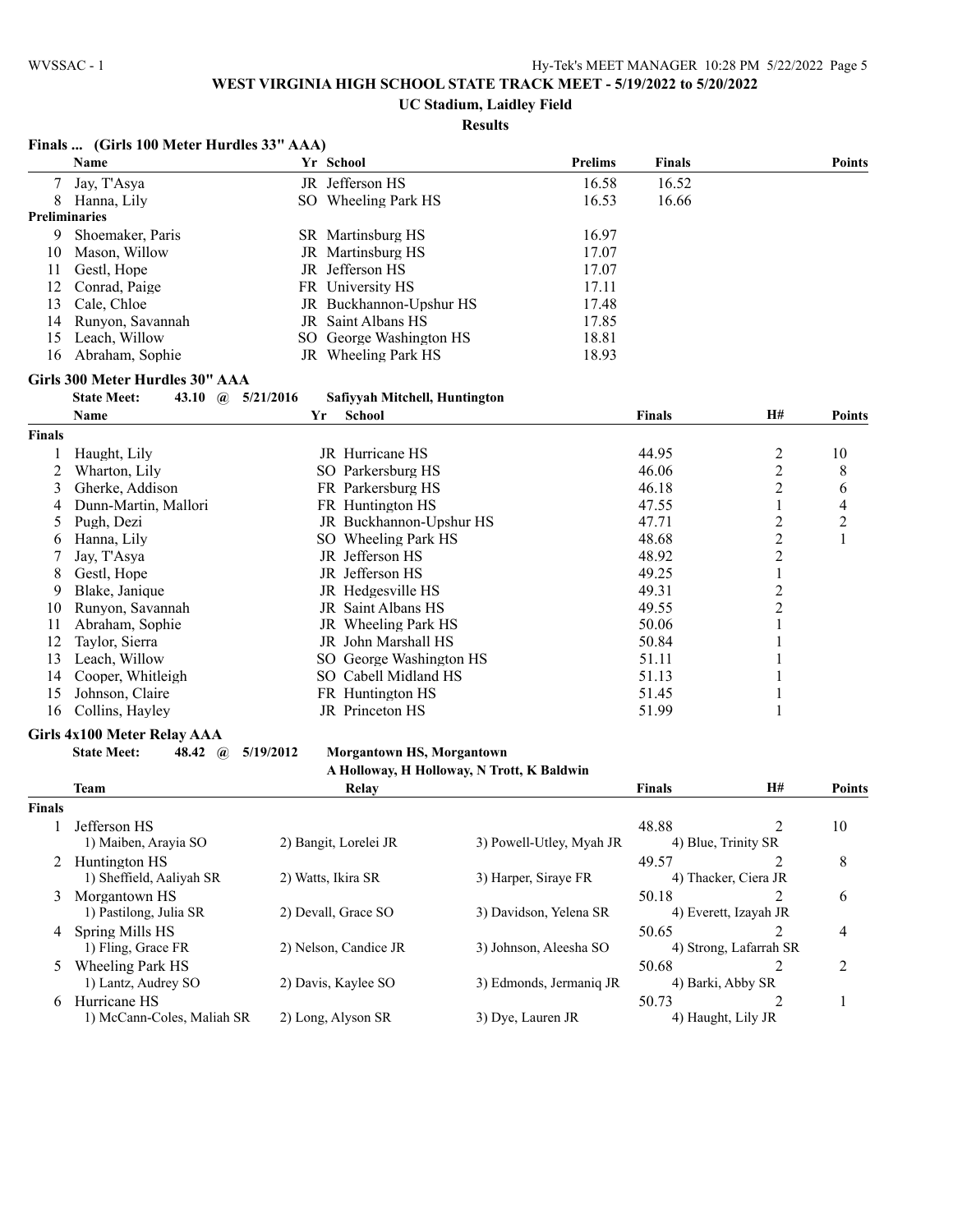**UC Stadium, Laidley Field**

### **Results**

### **Finals ... (Girls 4x100 Meter Relay AAA)**

|    | Team                   | Relay                    |                         | <b>Finals</b>    | H#                        | <b>Points</b> |
|----|------------------------|--------------------------|-------------------------|------------------|---------------------------|---------------|
|    | 7 Musselman HS         |                          |                         | 50.74            | $\overline{2}$            |               |
|    | 1) Lindsay, Janiyah SR | 2) Gray, Caitlin FR      | 3) Sturba, Marissa FR   |                  | 4) Puller, Ciara SO       |               |
| 8  | Capital HS             |                          |                         | 51.63            |                           |               |
|    | 1) Davis, Kelya SO     | 2) Lain, Amira FR        | 3) Daniels, Marijane FR |                  | 4) Morris, Candace JR     |               |
| 9  | South Charleston HS    |                          |                         | 51.71            |                           |               |
|    | 1) Davis, Jateayah FR  | 2) Booker, Dasheya SR    | 3) Thomas, Desire'e JR  |                  | 4) Matthews, Anaya FR     |               |
| 10 | Bridgeport HS          |                          |                         | 52.16            |                           |               |
|    | 1) Cox, Giana FR       | 2) Hamrick, Sallyanna JR | 3) Gaskins, Lee Ann FR  | 4) Holt, Brea SO |                           |               |
| 11 | Spring Valley HS       |                          |                         | 52.25            | 2                         |               |
|    | 1) Maynard, Macie SO   | 2) Lemon, Gracie JR      | 3) Turner, Sydney FR    |                  | 4) Crum, Haleigh SO       |               |
| 12 | Martinsburg HS         |                          |                         | 52.41            |                           |               |
|    | 1) Boaitey, Kesi SR    | 2) Warnick, Jessi JR     | 3) Davis, Dejahnay FR   |                  | 4) Basey, KeNiya JR       |               |
| 13 | Parkersburg HS         |                          |                         | 52.47            |                           |               |
|    | 1) Keefer, Mackena FR  | 2) Kunze, Brandice FR    | 3) Harvey, Payton SO    |                  | 4) Hastings, Destiny SO   |               |
| 14 | George Washington HS   |                          |                         | 52.61            |                           |               |
|    | 1) Monnett, Wylie FR   | 2) Dascoli, Sophia SR    | 3) Pierson, Ava JR      |                  | 4) Allen-Boone, Hannah JR |               |
| 15 | Hampshire HS           |                          |                         | 52.66            |                           |               |
|    | 1) Werner, Teagan JR   | 2) Steinmetz, Maliyah FR | 3) McBride, Kora FR     |                  | 4) Clark, Lynnea FR       |               |
| 16 | Cabell Midland HS      |                          |                         | 52.85            |                           |               |
|    | 1) Taylor, Jordyn SO   | 2) Mooney, Riley JR      | 3) McFann, Layla SR     |                  | 4) Bird, Winnie FR        |               |

### **Girls 4x200 Meter Relay AAA**

**State Meet: 1:43.30 @ 1980 Jefferson HS, Jefferson**

**V. Nelson, J. Washington, T. Lee, V. Nelson**

|               |                            | V. Nelson, J. Washington, T. Lee, V. Nelson |                        |                    |                         |               |
|---------------|----------------------------|---------------------------------------------|------------------------|--------------------|-------------------------|---------------|
|               | <b>Team</b>                | Relay                                       |                        | <b>Finals</b>      | H#                      | <b>Points</b> |
| <b>Finals</b> |                            |                                             |                        |                    |                         |               |
|               | Jefferson HS               |                                             |                        | 1:43.88            | $\overline{2}$          | 10            |
|               | 1) Maiben, Arayia SO       | 2) Blue, Trinity SR                         | 3) Kidrick, Jayla SO   |                    | 4) Bangit, Lorelei JR   |               |
|               | Woodrow Wilson HS          |                                             |                        | 1:46.38            | 2                       | 8             |
|               | 1) Ince, Kyndall SO        | 2) Harris, Salia FR                         | 3) Wooton, Mya FR      |                    | 4) Nelson, Somalia SO   |               |
| 3             | Spring Mills HS            |                                             |                        | 1:46.77            | $\mathfrak{D}$          | 6             |
|               | 1) Johnson, Aleesha SO     | 2) Gravier, Teondra JR                      | 3) Houghton, Hanna JR  | 4) Fling, Grace FR |                         |               |
| 4             | Morgantown HS              |                                             |                        | 1:46.90            | $\overline{2}$          | 4             |
|               | 1) Everett, Izayah JR      | 2) Devall, Grace SO                         | 3) Hunter, Sasha SO    |                    | 4) Davidson, Yelena SR  |               |
| 5.            | Huntington HS              |                                             |                        | 1:48.11            | $\mathfrak{D}$          | 2             |
|               | 1) Sheffield, Aaliyah SR   | 2) Harper, Siraye FR                        | 3) Gray, Dionna SR     |                    | 4) Thacker, Ciera JR    |               |
| 6             | Wheeling Park HS           |                                             |                        | 1:48.68            | $\overline{2}$          |               |
|               | 1) Lantz, Audrey SO        | 2) Davis, Kaylee SO                         | 3) Hanna, Lily SO      | 4) Barki, Abby SR  |                         |               |
|               | Hedgesville HS             |                                             |                        | 1:48.98            |                         |               |
|               | 1) Blake, Janique JR       | 2) Kanundowi, Mariana SO                    | 3) Yates, Skylar SR    |                    | 4) Macher, Jadyn FR     |               |
| 8             | Spring Valley HS           |                                             |                        | 1:49.19            |                         |               |
|               | 1) Maynard, Macie SO       | 2) Lemon, Gracie JR                         | 3) Dixon, Campbell SR  |                    | 4) Crum, Haleigh SO     |               |
| 9             | Buckhannon-Upshur HS       |                                             |                        | 1:49.95            | $\overline{2}$          |               |
|               | 1) Pugh, Dezi JR           | 2) Oliveto, Catherine SR                    | 3) Zuliani, Cameron SR | 4) Cale, Chloe JR  |                         |               |
| 10            | <b>Bridgeport HS</b>       |                                             |                        | 1:50.06            |                         |               |
|               | 1) Cox, Giana FR           | 2) Hamrick, Sallyanna JR                    | 3) Gaskins, Lee Ann FR | 4) Holt, Brea SO   |                         |               |
| 11            | South Charleston HS        |                                             |                        | 1:50.15            |                         |               |
|               | 1) Woods, Jayla SO         | 2) Booker, Dasheya SR                       | 3) Thomas, Desire'e JR |                    | 4) Wade, Davanier JR    |               |
| 12            | Hurricane HS               |                                             |                        | 1:50.52            |                         |               |
|               | 1) McCann-Coles, Maliah SR | 2) Francis, Madison JR                      | 3) Dye, Lauren JR      | 4) Long, Alyson SR |                         |               |
| 13            | Parkersburg HS             |                                             |                        | 1:50.56            | $\mathfrak{D}$          |               |
|               | 1) Keefer, Mackena FR      | 2) Kunze, Brandice FR                       | 3) Harvey, Payton SO   |                    | 4) Hastings, Destiny SO |               |
|               |                            |                                             |                        |                    |                         |               |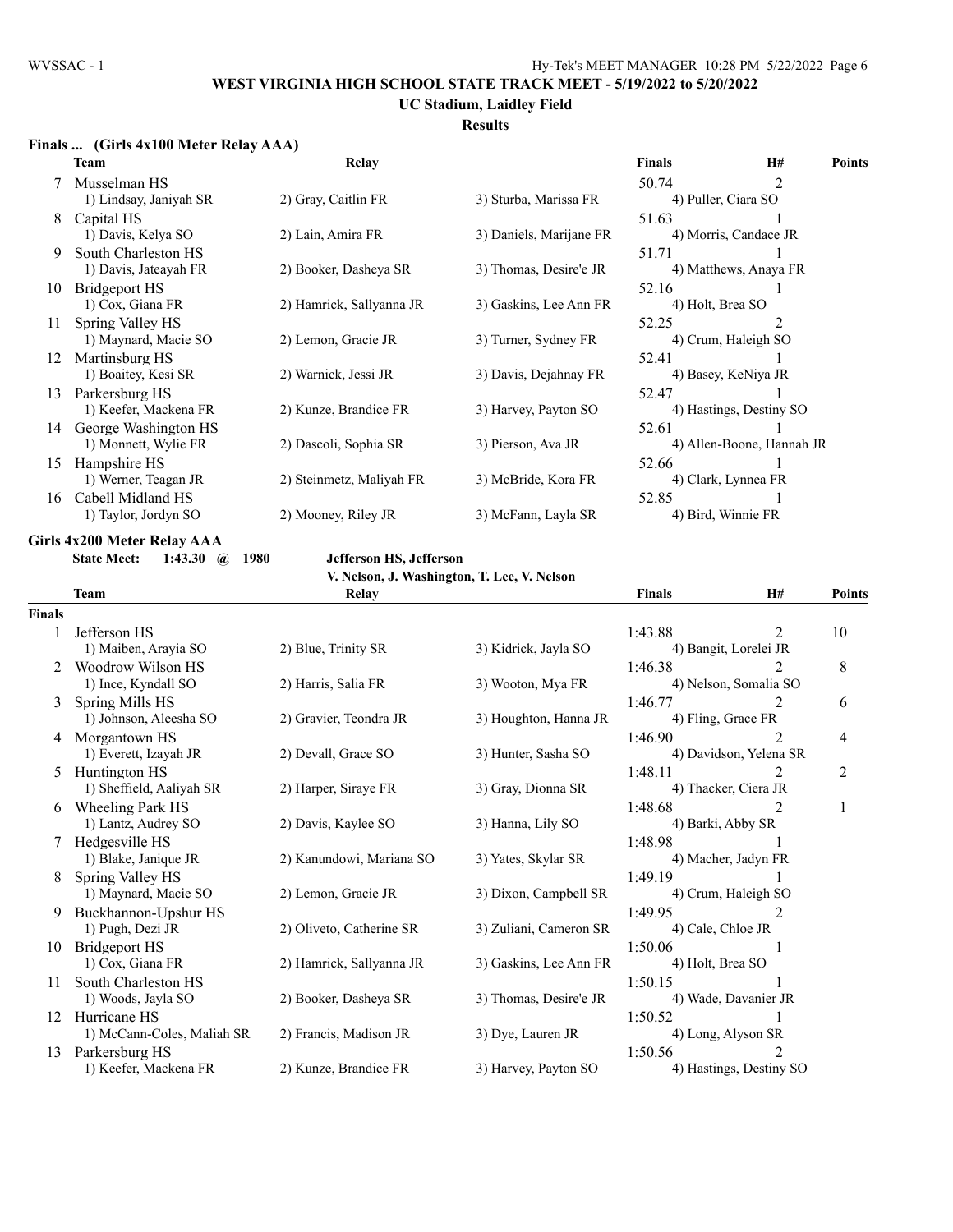**UC Stadium, Laidley Field**

# **Results**

|  |  | Finals  (Girls 4x200 Meter Relay AAA) |  |
|--|--|---------------------------------------|--|
|--|--|---------------------------------------|--|

|    | <b>Team</b>              | Relav                    |                       | <b>Finals</b> | H#                   | <b>Points</b> |
|----|--------------------------|--------------------------|-----------------------|---------------|----------------------|---------------|
| 14 | Hampshire HS             |                          |                       | 1:50.88       |                      |               |
|    | 1) Matthews, Giovanna FR | 2) Steinmetz, Maliyah FR | 3) McBride, Kora FR   |               | 4) Clark, Lynnea FR  |               |
| 5  | Musselman HS             |                          |                       | 1:51.48       |                      |               |
|    | 1) Lindsay, Janiyah SR   | 2) Grove, Olivia SR      | 3) Sturba, Marissa FR |               | 4) Puller, Ciara SO  |               |
| 16 | George Washington HS     |                          |                       | 1:52.58       |                      |               |
|    | 1) Leach, Willow SO      | 2) Edstrom, Kara JR      | 3) Pierson, Ava JR    |               | 4) Monnett, Wylie FR |               |

### **Girls 4x400 Meter Relay AAA State Meet: 4:01.64 @ 2019 Ripley HS, Ripley**

### **K. Baldwin, C. Miller, A. Fields, T. Starcher;**

|               | <b>Team</b>                               | <b>Relay</b>                            |                         | <b>Finals</b>                     | H#                          | <b>Points</b>  |
|---------------|-------------------------------------------|-----------------------------------------|-------------------------|-----------------------------------|-----------------------------|----------------|
| <b>Finals</b> |                                           |                                         |                         |                                   |                             |                |
| 1             | Morgantown HS<br>1) McKendall, Belicia FR | 2) Hunter, Sasha SO                     | 3) Hatcher, Lea SR      | 4:02.68<br>4) Davidson, Yelena SR | $\mathcal{D}_{\mathcal{L}}$ | 10             |
| 2             | Spring Mills HS                           |                                         |                         | 4:09.66                           |                             | $\,$ $\,$      |
|               | 1) Fling, Grace FR                        | 2) Hockensmith, Brenna JR               | 3) Houghton, Hanna JR   | 4) Gravier, Teondra JR            |                             |                |
| 3             | Parkersburg HS                            |                                         |                         | 4:11.68                           |                             | 6              |
|               | 1) Wharton, Lily SO                       | 2) Lantz, Aubrey FR                     | 3) Harvey, Payton SO    | 4) Gherke, Addison FR             |                             |                |
|               | 4 Hedgesville HS                          |                                         |                         | 4:13.25                           |                             | 4              |
|               | 1) Blake, Janique JR                      | 2) Yates, Skylar SR                     | 3) Johnson, Dakota SR   | 4) Macher, Jadyn FR               |                             |                |
| 5.            | Wheeling Park HS                          |                                         |                         | 4:14.63                           |                             | $\overline{c}$ |
|               | 1) Barki, Abby SR                         | 2) Hanna, Lily SO                       | 3) Taggart, Maya SR     | 4) Lantz, Audrey SO               |                             |                |
| 6             | Jefferson HS                              |                                         |                         | 4:19.84                           |                             | 1              |
|               | 1) Kidrick, Jayla SO                      | 2) LaBombard, Addie SR                  | 3) Smith, Anna FR       | 4) Trevathan, Sylvia FR           |                             |                |
| $\tau$        | Ripley HS                                 |                                         |                         | 4:20.61                           |                             |                |
|               | 1) Cox, Aubrey FR                         | 2) Fisher, Tori SR                      | 3) Hosaflook, Ellie SO  | 4) Huffman, Opal SO               |                             |                |
| 8             | Cabell Midland HS                         |                                         |                         | 4:23.06                           |                             |                |
|               | 1) Meek, Kate JR                          | 2) Jenkins, Emma SR                     | 3) McKenna, Tatum JR    | 4) Londeree, Emma SR              |                             |                |
| 9.            | Buckhannon-Upshur HS                      |                                         |                         | 4:23.20                           | $\overline{2}$              |                |
|               | 1) Oliveto, Catherine SR                  | 2) Reger, Miah SO                       | 3) Zuliani, Cameron SR  | 4) Pugh, Dezi JR                  |                             |                |
| 10            | George Washington HS                      |                                         |                         | 4:23.26                           |                             |                |
|               | 1) Potters, Alaina SO                     | 2) Sangrampurkar, Reva FR               | 3) Akers, Katherine JR  | 4) Westerman, Liza SO             |                             |                |
| 11            | University HS                             |                                         |                         | 4:23.77                           |                             |                |
|               | 1) Kramer, Haley SO                       | 2) Conrad, Paige FR                     | 3) Honecker, Helen SO   | 4) Tager, Adelyn FR               |                             |                |
| 12            | Huntington HS                             |                                         |                         | 4:24.50                           |                             |                |
|               | 1) Dunn-Martin, Mallori FR                | 2) Smith, Mikayla SR                    | 3) Smith, Alysia FR     | 4) Gray, Dionna SR                |                             |                |
| 13            | Martinsburg HS                            |                                         |                         | 4:26.02                           |                             |                |
|               | 1) Craigie, Eva FR                        | 2) Warnick, Jessi JR                    | 3) Brinkley, Amelia FR  | 4) Cushwa, Millie JR              |                             |                |
|               | 14 Woodrow Wilson HS                      |                                         |                         | 4:27.30                           |                             |                |
|               | 1) Ackon-Annan, Ama SO                    | 2) Vredeveld, Elise FR                  | 3) Misch, Lani FR       | 4) Wooton, Mya FR                 |                             |                |
| 15            | Greenbrier East HS                        | 2) Summers, Daisha SR                   | 3) Canterbury, Megan SO | 4:29.42                           |                             |                |
|               | 1) Terry, Abbigail SR                     |                                         |                         | 4) McMillion, Edie SR             |                             |                |
|               | 16 Preston HS<br>1) Saurino, Sophia SO    | 2) Simmons, Hallie FR                   | 3) Veltri, Taryn SO     | 4:33.99<br>4) White, Ella SO      | 2                           |                |
|               |                                           |                                         |                         |                                   |                             |                |
|               | <b>Girls 4x800 Meter Relay AAA</b>        |                                         |                         |                                   |                             |                |
|               | <b>State Meet:</b><br>$9:30.56$ (a)       | 5/20/2016<br>Winfield HS, Winfield      |                         |                                   |                             |                |
|               |                                           | I Robinson, G Cole, R Englund, M Zulauf |                         |                                   |                             |                |

|               | <b>Team</b>          | Relav                |                    | Finals                | <b>Points</b> |
|---------------|----------------------|----------------------|--------------------|-----------------------|---------------|
| <b>Finals</b> |                      |                      |                    |                       |               |
|               | Morgantown HS        |                      |                    | 9:39.72               | 10            |
|               | 1) Renner, Sophie FR | 2) Gump, Madeline SO | 3) Lester, Anna SO | 4) Summers, Amelia SO |               |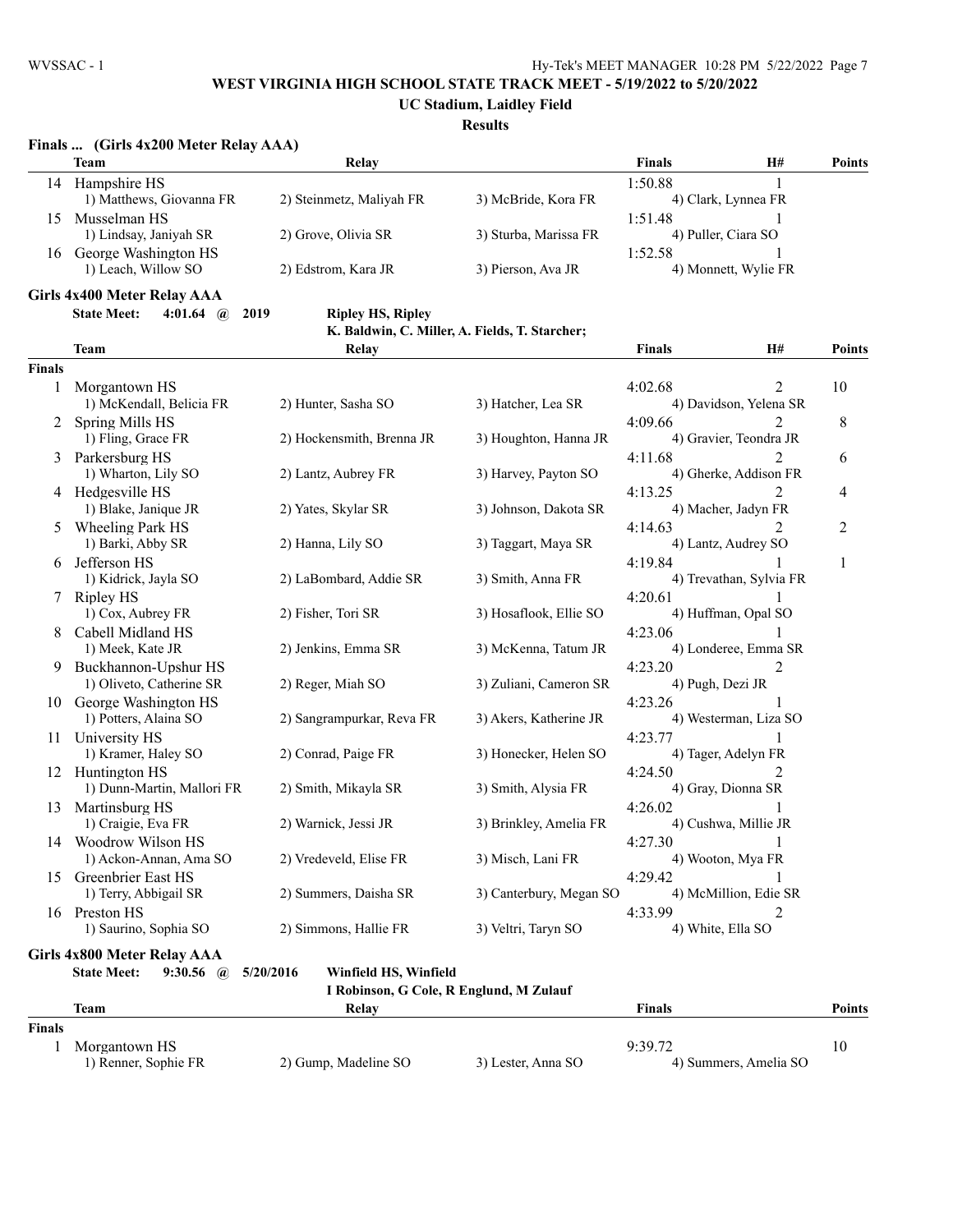# **UC Stadium, Laidley Field**

## **Results**

## **Finals ... (Girls 4x800 Meter Relay AAA)**

|                | <b>Team</b>             | Relay                        |                        | <b>Finals</b>           | <b>Points</b> |
|----------------|-------------------------|------------------------------|------------------------|-------------------------|---------------|
| $\mathfrak{2}$ | Preston HS              |                              |                        | 9:48.92                 | 8             |
|                | 1) White, Ella SO       | 2) Simmons, Hallie FR        | 3) Nolan, Abby JR      | 4) Martin, Allie SR     |               |
| 3              | University HS           |                              |                        | 9:56.08                 | 6             |
|                | 1) Kramer, Haley SO     | 2) von Boetticher, Claire FR | 3) Honecker, Helen SO  | 4) Tager, Adelyn FR     |               |
| 4              | Hurricane HS            |                              |                        | 9:58.38                 | 4             |
|                | 1) Bora, Asha SR        | 2) Adkins, Shannen FR        | 3) Hardin, Ella FR     | 4) Hall, Audrey JR      |               |
| 5              | Ripley HS               |                              |                        | 10:04.73                | 2             |
|                | 1) McCune, Haleigh SR   | 2) McCutcheon, Kallie FR     | 3) Huffman, Opal SO    | 4) Hosaflook, Ellie SO  |               |
| 6              | Cabell Midland HS       |                              |                        | 10:11.06                | 1             |
|                | 1) Meek, Kate JR        | 2) McKenna, Tatum JR         | 3) Jenkins, Emma SR    | 4) Hazelette, Quinn FR  |               |
| 7              | Jefferson HS            |                              |                        | 10:20.95                |               |
|                | 1) LaBombard, Addie SR  | 2) Foglesong, Faith FR       | 3) Cisar, Emily SO     | 4) Phillips, Hannah FR  |               |
| 8              | George Washington HS    |                              |                        | 10:30.75                |               |
|                | 1) Potters, Alaina SO   | 2) Edstrom, Kara JR          | 3) Westerman, Liza SO  | 4) Akers, Katherine JR  |               |
| 9              | Hedgesville HS          |                              |                        | 10:32.70                |               |
|                | 1) Bray, Allison FR     | 2) McDonald, Allison FR      | 3) Haynes, MaKaylee SO | 4) Johnson, Dakota SR   |               |
| 10             | <b>Wheeling Park HS</b> |                              |                        | 10:33.39                |               |
|                | 1) Delk, Merritt SO     | 2) Zecca, Mia SR             | 3) Taggart, Maya SR    | 4) Abraham, Adlie JR    |               |
| 11             | Parkersburg HS          |                              |                        | 10:33.70                |               |
|                | 1) Rutherford, Katie FR | 2) Harvey, Payton SO         | 3) Martin, Anna SR     | 4) Lantz, Aubrey FR     |               |
| 12             | Musselman HS            |                              |                        | 10:37.15                |               |
|                | 1) Grove, Olivia SR     | 2) Hugas, Amanda JR          | 3) Staub, Riley SR     | 4) Lewis, Ayla SO       |               |
| 13             | Spring Mills HS         |                              |                        | 10:39.55                |               |
|                | 1) Wilson, Carolina SR  | 2) Hockensmith, Brenna JR    | 3) Durez, Angelina SR  | 4) Bush, Faith SO       |               |
| 14             | Buckhannon-Upshur HS    |                              |                        | 10:41.26                |               |
|                | 1) Reger, Miah SO       | 2) Appey, Mia SO             | 3) Catlin, Ashley SO   | 4) Shreve, Samantha FR  |               |
| 15             | Princeton HS            |                              |                        | 11:35.12                |               |
|                | 1) Collins, Asia FR     | 2) Collins, Hayley JR        | 3) Bennett, Laken FR   | 4) Pritchett, Jaycee FR |               |
| 16             | Greenbrier East HS      |                              |                        | 12:06.76                |               |
|                | 1) Londeree, Abigail JR | 2) Mansheim, Luella FR       | 3) DePriest, Kayli SR  | 4) Terry, Abbigail SR   |               |

### **Girls 4x102.5 Meter Shuttle Hurdle AAA**

**State Meet: 1:00.88 @ 5/22/2015 Hurricane HS, Hurricane**

**L London, A Watson, L Crompton, A Barber**

|        | <b>Team</b>                                      | Relay                    |                            | <b>Finals</b>                | H#                         | <b>Points</b> |
|--------|--------------------------------------------------|--------------------------|----------------------------|------------------------------|----------------------------|---------------|
| Finals |                                                  |                          |                            |                              |                            |               |
|        | Parkersburg HS<br>1) Wharton, Lily SO            | 2) Rutherford, Katie FR  | 3) Domenick, Kendal SR     | 1:04.28                      | 4<br>4) Gherke, Addison FR | 10            |
|        | Jefferson HS                                     |                          |                            | 1:05.65                      | 4                          | 8             |
|        | 1) Jay, T'Asya JR                                | 2) Marrs, Elizabeth FR   | 3) Gestl, Hope JR          |                              | 4) Goins, Briauna JR       |               |
| 3      | Buckhannon-Upshur HS<br>1) Oliveto, Catherine SR | 2) Zuliani, Cameron SR   | 3) Pugh, Dezi JR           | 1:07.94<br>4) Cale, Chloe JR | 3                          | 6             |
| 4      | Hurricane HS<br>1) Francis, Madison JR           | 2) Haught, Lily JR       | 3) McCann-Coles, Maliah SR | 1:08.13                      | 3<br>4) Burns, Kayson JR   | 4             |
| 5      | Musselman HS                                     |                          |                            | 1:08.82                      | 4                          | 2             |
|        | 1) Ferre, Marta SO                               | 2) Puller, Ciara SO      | 3) Ricketts, Briley SR     |                              | 4) Lindsay, Janiyah SR     |               |
| 6      | Huntington HS<br>1) Watts, Ikira SR              | 2) Johnson, Aniyah SR    | 3) West-Gore, Jessica JR   | 1:08.90                      | 4<br>4) Johnson, Claire FR |               |
|        | John Marshall HS<br>1) Cisar, Madelyn JR         | 2) Ferguson, Audrey FR   | 3) Bumgardner, Brielle SO  | 1:09.33                      | 4) Mowder, Camryn SR       |               |
| 8      | Ripley HS                                        |                          |                            | 1:11.91                      |                            |               |
|        | 1) Smith, Kaylee JR                              | 2) McCutcheon, Kallie FR | 3) Parsons, Jazmin JR      |                              | 4) Bailey, Lauren SO       |               |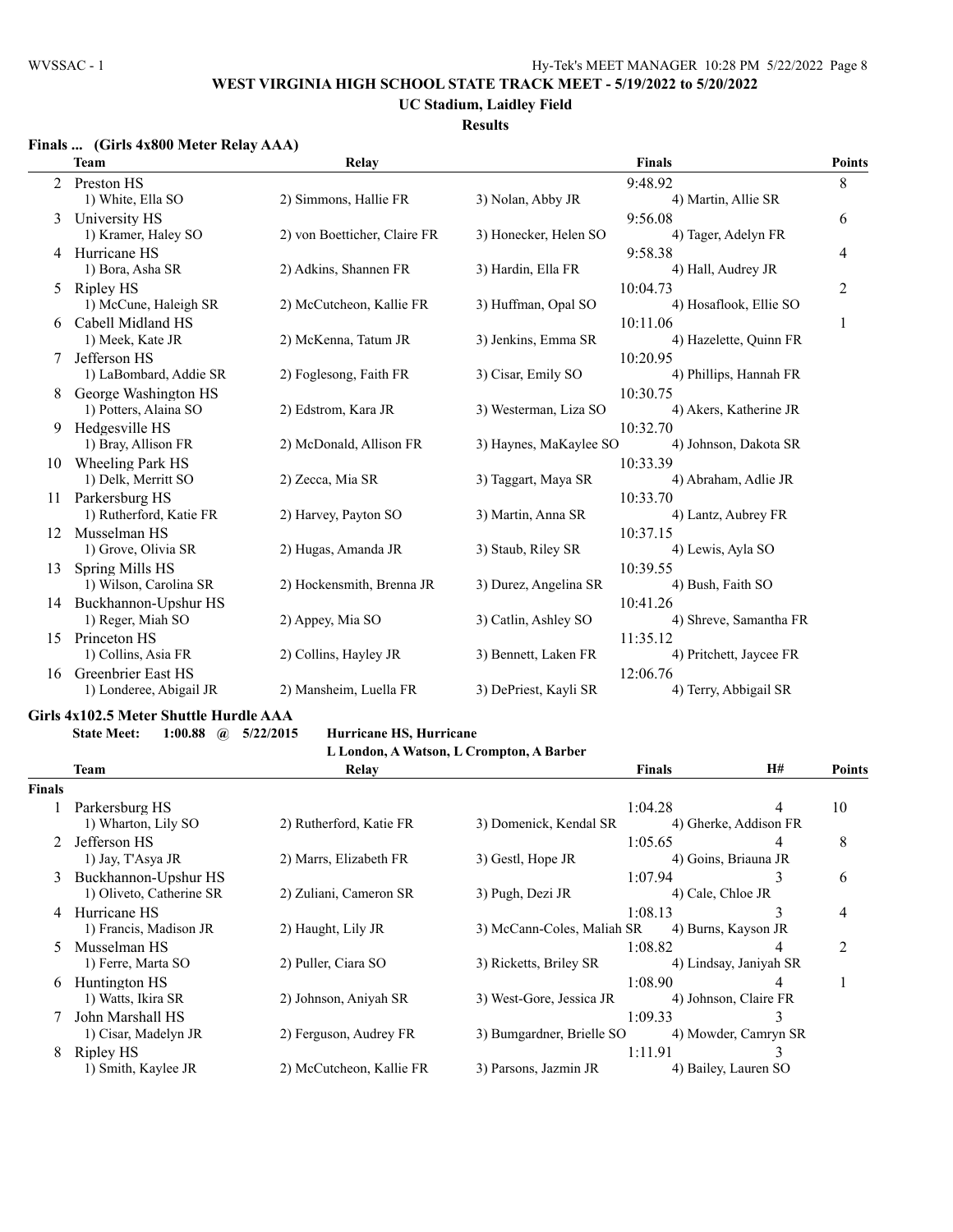**UC Stadium, Laidley Field**

#### **Results**

| $\overline{2}$<br>1:13.00<br>9<br>Martinsburg HS<br>1) Shoemaker, Paris SR<br>2) Mason, Willow JR<br>3) Slonaker, Allison JR<br>4) Alter, Kaiman JR<br>$\overline{2}$<br>10 Cabell Midland HS<br>1:13.30<br>2) Cooper, Whitleigh SO<br>3) King, Campbell JR<br>4) Wallace, Hannah SR<br>1) Ball, Madison FR<br>2<br>11 Hampshire HS<br>1:13.31<br>2) McBride, Kora FR<br>3) Cook, Mulledy SO<br>4) Werner, Teagan JR<br>1) Moreland, Lydia FR<br>Spring Mills HS<br>1:13.68<br>1<br>12<br>1) Clemons, Savannah JR<br>2) Gutierrez, Emily JR<br>3) Anderson, Emma JR<br>4) McIntyre, Taylor JR<br>Riverside HS<br>1:13.73<br>1<br>13<br>1) Smith, Aliyah JR<br>3) Alvarez, Ireli SO<br>2) Irvin, Kenzie SR<br>4) Flippen, Mikyira FR<br>Saint Albans HS<br>1:17.92<br>14<br>1) Runyon, Savannah JR<br>2) Workman, Sheena FR<br>3) Bauer, Natalie SR<br>4) Claytor, Adriana JR<br>Woodrow Wilson HS<br>DO<br>1) Houck, Mia SO<br>3) Howard, Neveah FR<br>4) Wallace, Adrianna JR<br>2) Withrow, Elly SR<br>$\overline{2}$<br><b>Wheeling Park HS</b><br>DQ<br>1) Abraham, Sophie JR<br>3) Turner Davis, Savannah SR<br>4) Abraham, Adlie JR<br>2) L'Ecuyer, Caroline FR<br><b>Girls High Jump AAA</b><br><b>State Meet:</b><br>$5-09$<br>5/19/2007<br><b>Kendall McCaugherty, Bridgeport</b><br>$\mathbf{a}$<br>School<br>Name<br>Yr<br><b>Finals</b><br><b>Points</b><br><b>Finals</b><br>SR John Marshall HS<br>Mowder, Camryn<br>$5-04.00$<br>10<br>1<br>2<br>Walker, Jailah<br>SR Wheeling Park HS<br>$5 - 00.00$<br>8<br>6<br>Stewart, Abigale<br>FR Bridgeport HS<br>$J5-00.00$<br>3<br>4<br>Nelson, Somalia<br>SO Woodrow Wilson HS<br>$J5-00.00$<br>4<br>5<br>Hawkins, Jaela<br>SR Huntington HS<br>$4 - 10.00$<br>1.50<br>1.50<br>5<br>Skeen, Bella<br>FR Ripley HS<br>$4 - 10.00$<br>Butcher, Jonna<br>JR Morgantown HS<br>7<br>$J4-10.00$<br>JR Jefferson HS<br>Goins, Briauna<br>$J4-10.00$<br>7<br>Sangrampurkar, Reva<br>FR George Washington HS<br>J4-10.00<br>9<br>Dayley, Keirston<br>SR Musselman HS<br>$J4-10.00$<br>9<br>9<br>Dunn-Martin, Mallori<br>FR Huntington HS<br>J4-10.00<br>Maynard, Macie<br>SO Spring Valley HS<br><b>NH</b><br>McBride, Kora<br>FR Hampshire HS<br><b>NH</b><br>Yates, Skylar<br>SR Hedgesville HS<br><b>NH</b><br>---<br><b>NH</b><br>Wade, Davanier<br>JR South Charleston HS<br>$---$<br><b>NH</b><br>Daniels, Marijane<br>FR Capital HS<br>$---$<br><b>Girls Pole Vault AAA</b><br><b>State Meet:</b><br>5/19/2017<br>Lauren Zaglifa, Washington<br>12-01<br>$\omega$<br><b>School</b><br><b>Points</b><br>Name<br>Yr<br><b>Finals</b><br><b>Finals</b><br>Smith, Faith<br>SR George Washington HS<br>11-00.00<br>10<br>1<br>2<br>Yates, Skylar<br>SR Hedgesville HS<br>10-06.00<br>8<br>JR Morgantown HS<br>6<br>Ryan, Morgan<br>10-00.00<br>3<br>JR Bridgeport HS<br>4<br>Hamrick, Sallyanna<br>J10-00.00<br>4<br>$\overline{c}$<br>Phalen, Mya<br>SO Ripley HS<br>J10-00.00<br>5<br>SR Ripley HS<br>Gandee, Gwyneth<br>$9 - 06.00$<br>1<br>6<br>SO Cabell Midland HS<br>Taylor, Jordyn<br>$9 - 00.00$<br>7<br>Parsons, Jazmin<br>JR Ripley HS<br>$9 - 00.00$<br>7<br>Devall, Isabelle<br>SO Morgantown HS<br>J9-00.00<br>9 | Finals  (Girls 4x102.5 Meter Shuttle Hurdle AAA)<br><b>Team</b> | Relay | <b>Finals</b> | H# | <b>Points</b> |
|----------------------------------------------------------------------------------------------------------------------------------------------------------------------------------------------------------------------------------------------------------------------------------------------------------------------------------------------------------------------------------------------------------------------------------------------------------------------------------------------------------------------------------------------------------------------------------------------------------------------------------------------------------------------------------------------------------------------------------------------------------------------------------------------------------------------------------------------------------------------------------------------------------------------------------------------------------------------------------------------------------------------------------------------------------------------------------------------------------------------------------------------------------------------------------------------------------------------------------------------------------------------------------------------------------------------------------------------------------------------------------------------------------------------------------------------------------------------------------------------------------------------------------------------------------------------------------------------------------------------------------------------------------------------------------------------------------------------------------------------------------------------------------------------------------------------------------------------------------------------------------------------------------------------------------------------------------------------------------------------------------------------------------------------------------------------------------------------------------------------------------------------------------------------------------------------------------------------------------------------------------------------------------------------------------------------------------------------------------------------------------------------------------------------------------------------------------------------------------------------------------------------------------------------------------------------------------------------------------------------------------------------------------------------------------------------------------------------------------------------------------------------------------------------------------------------------------------------------------------------------------------------------------------------------------------------------------------------------------------------------------------------------------------------------------------------------------------------------------------------------------------------------------------------------------|-----------------------------------------------------------------|-------|---------------|----|---------------|
|                                                                                                                                                                                                                                                                                                                                                                                                                                                                                                                                                                                                                                                                                                                                                                                                                                                                                                                                                                                                                                                                                                                                                                                                                                                                                                                                                                                                                                                                                                                                                                                                                                                                                                                                                                                                                                                                                                                                                                                                                                                                                                                                                                                                                                                                                                                                                                                                                                                                                                                                                                                                                                                                                                                                                                                                                                                                                                                                                                                                                                                                                                                                                                                  |                                                                 |       |               |    |               |
|                                                                                                                                                                                                                                                                                                                                                                                                                                                                                                                                                                                                                                                                                                                                                                                                                                                                                                                                                                                                                                                                                                                                                                                                                                                                                                                                                                                                                                                                                                                                                                                                                                                                                                                                                                                                                                                                                                                                                                                                                                                                                                                                                                                                                                                                                                                                                                                                                                                                                                                                                                                                                                                                                                                                                                                                                                                                                                                                                                                                                                                                                                                                                                                  |                                                                 |       |               |    |               |
|                                                                                                                                                                                                                                                                                                                                                                                                                                                                                                                                                                                                                                                                                                                                                                                                                                                                                                                                                                                                                                                                                                                                                                                                                                                                                                                                                                                                                                                                                                                                                                                                                                                                                                                                                                                                                                                                                                                                                                                                                                                                                                                                                                                                                                                                                                                                                                                                                                                                                                                                                                                                                                                                                                                                                                                                                                                                                                                                                                                                                                                                                                                                                                                  |                                                                 |       |               |    |               |
|                                                                                                                                                                                                                                                                                                                                                                                                                                                                                                                                                                                                                                                                                                                                                                                                                                                                                                                                                                                                                                                                                                                                                                                                                                                                                                                                                                                                                                                                                                                                                                                                                                                                                                                                                                                                                                                                                                                                                                                                                                                                                                                                                                                                                                                                                                                                                                                                                                                                                                                                                                                                                                                                                                                                                                                                                                                                                                                                                                                                                                                                                                                                                                                  |                                                                 |       |               |    |               |
|                                                                                                                                                                                                                                                                                                                                                                                                                                                                                                                                                                                                                                                                                                                                                                                                                                                                                                                                                                                                                                                                                                                                                                                                                                                                                                                                                                                                                                                                                                                                                                                                                                                                                                                                                                                                                                                                                                                                                                                                                                                                                                                                                                                                                                                                                                                                                                                                                                                                                                                                                                                                                                                                                                                                                                                                                                                                                                                                                                                                                                                                                                                                                                                  |                                                                 |       |               |    |               |
|                                                                                                                                                                                                                                                                                                                                                                                                                                                                                                                                                                                                                                                                                                                                                                                                                                                                                                                                                                                                                                                                                                                                                                                                                                                                                                                                                                                                                                                                                                                                                                                                                                                                                                                                                                                                                                                                                                                                                                                                                                                                                                                                                                                                                                                                                                                                                                                                                                                                                                                                                                                                                                                                                                                                                                                                                                                                                                                                                                                                                                                                                                                                                                                  |                                                                 |       |               |    |               |
|                                                                                                                                                                                                                                                                                                                                                                                                                                                                                                                                                                                                                                                                                                                                                                                                                                                                                                                                                                                                                                                                                                                                                                                                                                                                                                                                                                                                                                                                                                                                                                                                                                                                                                                                                                                                                                                                                                                                                                                                                                                                                                                                                                                                                                                                                                                                                                                                                                                                                                                                                                                                                                                                                                                                                                                                                                                                                                                                                                                                                                                                                                                                                                                  |                                                                 |       |               |    |               |
|                                                                                                                                                                                                                                                                                                                                                                                                                                                                                                                                                                                                                                                                                                                                                                                                                                                                                                                                                                                                                                                                                                                                                                                                                                                                                                                                                                                                                                                                                                                                                                                                                                                                                                                                                                                                                                                                                                                                                                                                                                                                                                                                                                                                                                                                                                                                                                                                                                                                                                                                                                                                                                                                                                                                                                                                                                                                                                                                                                                                                                                                                                                                                                                  |                                                                 |       |               |    |               |
|                                                                                                                                                                                                                                                                                                                                                                                                                                                                                                                                                                                                                                                                                                                                                                                                                                                                                                                                                                                                                                                                                                                                                                                                                                                                                                                                                                                                                                                                                                                                                                                                                                                                                                                                                                                                                                                                                                                                                                                                                                                                                                                                                                                                                                                                                                                                                                                                                                                                                                                                                                                                                                                                                                                                                                                                                                                                                                                                                                                                                                                                                                                                                                                  |                                                                 |       |               |    |               |
|                                                                                                                                                                                                                                                                                                                                                                                                                                                                                                                                                                                                                                                                                                                                                                                                                                                                                                                                                                                                                                                                                                                                                                                                                                                                                                                                                                                                                                                                                                                                                                                                                                                                                                                                                                                                                                                                                                                                                                                                                                                                                                                                                                                                                                                                                                                                                                                                                                                                                                                                                                                                                                                                                                                                                                                                                                                                                                                                                                                                                                                                                                                                                                                  |                                                                 |       |               |    |               |
|                                                                                                                                                                                                                                                                                                                                                                                                                                                                                                                                                                                                                                                                                                                                                                                                                                                                                                                                                                                                                                                                                                                                                                                                                                                                                                                                                                                                                                                                                                                                                                                                                                                                                                                                                                                                                                                                                                                                                                                                                                                                                                                                                                                                                                                                                                                                                                                                                                                                                                                                                                                                                                                                                                                                                                                                                                                                                                                                                                                                                                                                                                                                                                                  |                                                                 |       |               |    |               |
|                                                                                                                                                                                                                                                                                                                                                                                                                                                                                                                                                                                                                                                                                                                                                                                                                                                                                                                                                                                                                                                                                                                                                                                                                                                                                                                                                                                                                                                                                                                                                                                                                                                                                                                                                                                                                                                                                                                                                                                                                                                                                                                                                                                                                                                                                                                                                                                                                                                                                                                                                                                                                                                                                                                                                                                                                                                                                                                                                                                                                                                                                                                                                                                  |                                                                 |       |               |    |               |
|                                                                                                                                                                                                                                                                                                                                                                                                                                                                                                                                                                                                                                                                                                                                                                                                                                                                                                                                                                                                                                                                                                                                                                                                                                                                                                                                                                                                                                                                                                                                                                                                                                                                                                                                                                                                                                                                                                                                                                                                                                                                                                                                                                                                                                                                                                                                                                                                                                                                                                                                                                                                                                                                                                                                                                                                                                                                                                                                                                                                                                                                                                                                                                                  |                                                                 |       |               |    |               |
|                                                                                                                                                                                                                                                                                                                                                                                                                                                                                                                                                                                                                                                                                                                                                                                                                                                                                                                                                                                                                                                                                                                                                                                                                                                                                                                                                                                                                                                                                                                                                                                                                                                                                                                                                                                                                                                                                                                                                                                                                                                                                                                                                                                                                                                                                                                                                                                                                                                                                                                                                                                                                                                                                                                                                                                                                                                                                                                                                                                                                                                                                                                                                                                  |                                                                 |       |               |    |               |
|                                                                                                                                                                                                                                                                                                                                                                                                                                                                                                                                                                                                                                                                                                                                                                                                                                                                                                                                                                                                                                                                                                                                                                                                                                                                                                                                                                                                                                                                                                                                                                                                                                                                                                                                                                                                                                                                                                                                                                                                                                                                                                                                                                                                                                                                                                                                                                                                                                                                                                                                                                                                                                                                                                                                                                                                                                                                                                                                                                                                                                                                                                                                                                                  |                                                                 |       |               |    |               |
|                                                                                                                                                                                                                                                                                                                                                                                                                                                                                                                                                                                                                                                                                                                                                                                                                                                                                                                                                                                                                                                                                                                                                                                                                                                                                                                                                                                                                                                                                                                                                                                                                                                                                                                                                                                                                                                                                                                                                                                                                                                                                                                                                                                                                                                                                                                                                                                                                                                                                                                                                                                                                                                                                                                                                                                                                                                                                                                                                                                                                                                                                                                                                                                  |                                                                 |       |               |    |               |
|                                                                                                                                                                                                                                                                                                                                                                                                                                                                                                                                                                                                                                                                                                                                                                                                                                                                                                                                                                                                                                                                                                                                                                                                                                                                                                                                                                                                                                                                                                                                                                                                                                                                                                                                                                                                                                                                                                                                                                                                                                                                                                                                                                                                                                                                                                                                                                                                                                                                                                                                                                                                                                                                                                                                                                                                                                                                                                                                                                                                                                                                                                                                                                                  |                                                                 |       |               |    |               |
|                                                                                                                                                                                                                                                                                                                                                                                                                                                                                                                                                                                                                                                                                                                                                                                                                                                                                                                                                                                                                                                                                                                                                                                                                                                                                                                                                                                                                                                                                                                                                                                                                                                                                                                                                                                                                                                                                                                                                                                                                                                                                                                                                                                                                                                                                                                                                                                                                                                                                                                                                                                                                                                                                                                                                                                                                                                                                                                                                                                                                                                                                                                                                                                  |                                                                 |       |               |    |               |
|                                                                                                                                                                                                                                                                                                                                                                                                                                                                                                                                                                                                                                                                                                                                                                                                                                                                                                                                                                                                                                                                                                                                                                                                                                                                                                                                                                                                                                                                                                                                                                                                                                                                                                                                                                                                                                                                                                                                                                                                                                                                                                                                                                                                                                                                                                                                                                                                                                                                                                                                                                                                                                                                                                                                                                                                                                                                                                                                                                                                                                                                                                                                                                                  |                                                                 |       |               |    |               |
|                                                                                                                                                                                                                                                                                                                                                                                                                                                                                                                                                                                                                                                                                                                                                                                                                                                                                                                                                                                                                                                                                                                                                                                                                                                                                                                                                                                                                                                                                                                                                                                                                                                                                                                                                                                                                                                                                                                                                                                                                                                                                                                                                                                                                                                                                                                                                                                                                                                                                                                                                                                                                                                                                                                                                                                                                                                                                                                                                                                                                                                                                                                                                                                  |                                                                 |       |               |    |               |
|                                                                                                                                                                                                                                                                                                                                                                                                                                                                                                                                                                                                                                                                                                                                                                                                                                                                                                                                                                                                                                                                                                                                                                                                                                                                                                                                                                                                                                                                                                                                                                                                                                                                                                                                                                                                                                                                                                                                                                                                                                                                                                                                                                                                                                                                                                                                                                                                                                                                                                                                                                                                                                                                                                                                                                                                                                                                                                                                                                                                                                                                                                                                                                                  |                                                                 |       |               |    |               |
|                                                                                                                                                                                                                                                                                                                                                                                                                                                                                                                                                                                                                                                                                                                                                                                                                                                                                                                                                                                                                                                                                                                                                                                                                                                                                                                                                                                                                                                                                                                                                                                                                                                                                                                                                                                                                                                                                                                                                                                                                                                                                                                                                                                                                                                                                                                                                                                                                                                                                                                                                                                                                                                                                                                                                                                                                                                                                                                                                                                                                                                                                                                                                                                  |                                                                 |       |               |    |               |
|                                                                                                                                                                                                                                                                                                                                                                                                                                                                                                                                                                                                                                                                                                                                                                                                                                                                                                                                                                                                                                                                                                                                                                                                                                                                                                                                                                                                                                                                                                                                                                                                                                                                                                                                                                                                                                                                                                                                                                                                                                                                                                                                                                                                                                                                                                                                                                                                                                                                                                                                                                                                                                                                                                                                                                                                                                                                                                                                                                                                                                                                                                                                                                                  |                                                                 |       |               |    |               |
|                                                                                                                                                                                                                                                                                                                                                                                                                                                                                                                                                                                                                                                                                                                                                                                                                                                                                                                                                                                                                                                                                                                                                                                                                                                                                                                                                                                                                                                                                                                                                                                                                                                                                                                                                                                                                                                                                                                                                                                                                                                                                                                                                                                                                                                                                                                                                                                                                                                                                                                                                                                                                                                                                                                                                                                                                                                                                                                                                                                                                                                                                                                                                                                  |                                                                 |       |               |    |               |
|                                                                                                                                                                                                                                                                                                                                                                                                                                                                                                                                                                                                                                                                                                                                                                                                                                                                                                                                                                                                                                                                                                                                                                                                                                                                                                                                                                                                                                                                                                                                                                                                                                                                                                                                                                                                                                                                                                                                                                                                                                                                                                                                                                                                                                                                                                                                                                                                                                                                                                                                                                                                                                                                                                                                                                                                                                                                                                                                                                                                                                                                                                                                                                                  |                                                                 |       |               |    |               |
|                                                                                                                                                                                                                                                                                                                                                                                                                                                                                                                                                                                                                                                                                                                                                                                                                                                                                                                                                                                                                                                                                                                                                                                                                                                                                                                                                                                                                                                                                                                                                                                                                                                                                                                                                                                                                                                                                                                                                                                                                                                                                                                                                                                                                                                                                                                                                                                                                                                                                                                                                                                                                                                                                                                                                                                                                                                                                                                                                                                                                                                                                                                                                                                  |                                                                 |       |               |    |               |
|                                                                                                                                                                                                                                                                                                                                                                                                                                                                                                                                                                                                                                                                                                                                                                                                                                                                                                                                                                                                                                                                                                                                                                                                                                                                                                                                                                                                                                                                                                                                                                                                                                                                                                                                                                                                                                                                                                                                                                                                                                                                                                                                                                                                                                                                                                                                                                                                                                                                                                                                                                                                                                                                                                                                                                                                                                                                                                                                                                                                                                                                                                                                                                                  |                                                                 |       |               |    |               |
|                                                                                                                                                                                                                                                                                                                                                                                                                                                                                                                                                                                                                                                                                                                                                                                                                                                                                                                                                                                                                                                                                                                                                                                                                                                                                                                                                                                                                                                                                                                                                                                                                                                                                                                                                                                                                                                                                                                                                                                                                                                                                                                                                                                                                                                                                                                                                                                                                                                                                                                                                                                                                                                                                                                                                                                                                                                                                                                                                                                                                                                                                                                                                                                  |                                                                 |       |               |    |               |
|                                                                                                                                                                                                                                                                                                                                                                                                                                                                                                                                                                                                                                                                                                                                                                                                                                                                                                                                                                                                                                                                                                                                                                                                                                                                                                                                                                                                                                                                                                                                                                                                                                                                                                                                                                                                                                                                                                                                                                                                                                                                                                                                                                                                                                                                                                                                                                                                                                                                                                                                                                                                                                                                                                                                                                                                                                                                                                                                                                                                                                                                                                                                                                                  |                                                                 |       |               |    |               |
|                                                                                                                                                                                                                                                                                                                                                                                                                                                                                                                                                                                                                                                                                                                                                                                                                                                                                                                                                                                                                                                                                                                                                                                                                                                                                                                                                                                                                                                                                                                                                                                                                                                                                                                                                                                                                                                                                                                                                                                                                                                                                                                                                                                                                                                                                                                                                                                                                                                                                                                                                                                                                                                                                                                                                                                                                                                                                                                                                                                                                                                                                                                                                                                  |                                                                 |       |               |    |               |
|                                                                                                                                                                                                                                                                                                                                                                                                                                                                                                                                                                                                                                                                                                                                                                                                                                                                                                                                                                                                                                                                                                                                                                                                                                                                                                                                                                                                                                                                                                                                                                                                                                                                                                                                                                                                                                                                                                                                                                                                                                                                                                                                                                                                                                                                                                                                                                                                                                                                                                                                                                                                                                                                                                                                                                                                                                                                                                                                                                                                                                                                                                                                                                                  |                                                                 |       |               |    |               |
|                                                                                                                                                                                                                                                                                                                                                                                                                                                                                                                                                                                                                                                                                                                                                                                                                                                                                                                                                                                                                                                                                                                                                                                                                                                                                                                                                                                                                                                                                                                                                                                                                                                                                                                                                                                                                                                                                                                                                                                                                                                                                                                                                                                                                                                                                                                                                                                                                                                                                                                                                                                                                                                                                                                                                                                                                                                                                                                                                                                                                                                                                                                                                                                  |                                                                 |       |               |    |               |
|                                                                                                                                                                                                                                                                                                                                                                                                                                                                                                                                                                                                                                                                                                                                                                                                                                                                                                                                                                                                                                                                                                                                                                                                                                                                                                                                                                                                                                                                                                                                                                                                                                                                                                                                                                                                                                                                                                                                                                                                                                                                                                                                                                                                                                                                                                                                                                                                                                                                                                                                                                                                                                                                                                                                                                                                                                                                                                                                                                                                                                                                                                                                                                                  |                                                                 |       |               |    |               |
|                                                                                                                                                                                                                                                                                                                                                                                                                                                                                                                                                                                                                                                                                                                                                                                                                                                                                                                                                                                                                                                                                                                                                                                                                                                                                                                                                                                                                                                                                                                                                                                                                                                                                                                                                                                                                                                                                                                                                                                                                                                                                                                                                                                                                                                                                                                                                                                                                                                                                                                                                                                                                                                                                                                                                                                                                                                                                                                                                                                                                                                                                                                                                                                  |                                                                 |       |               |    |               |
|                                                                                                                                                                                                                                                                                                                                                                                                                                                                                                                                                                                                                                                                                                                                                                                                                                                                                                                                                                                                                                                                                                                                                                                                                                                                                                                                                                                                                                                                                                                                                                                                                                                                                                                                                                                                                                                                                                                                                                                                                                                                                                                                                                                                                                                                                                                                                                                                                                                                                                                                                                                                                                                                                                                                                                                                                                                                                                                                                                                                                                                                                                                                                                                  |                                                                 |       |               |    |               |
|                                                                                                                                                                                                                                                                                                                                                                                                                                                                                                                                                                                                                                                                                                                                                                                                                                                                                                                                                                                                                                                                                                                                                                                                                                                                                                                                                                                                                                                                                                                                                                                                                                                                                                                                                                                                                                                                                                                                                                                                                                                                                                                                                                                                                                                                                                                                                                                                                                                                                                                                                                                                                                                                                                                                                                                                                                                                                                                                                                                                                                                                                                                                                                                  |                                                                 |       |               |    |               |
|                                                                                                                                                                                                                                                                                                                                                                                                                                                                                                                                                                                                                                                                                                                                                                                                                                                                                                                                                                                                                                                                                                                                                                                                                                                                                                                                                                                                                                                                                                                                                                                                                                                                                                                                                                                                                                                                                                                                                                                                                                                                                                                                                                                                                                                                                                                                                                                                                                                                                                                                                                                                                                                                                                                                                                                                                                                                                                                                                                                                                                                                                                                                                                                  |                                                                 |       |               |    |               |
|                                                                                                                                                                                                                                                                                                                                                                                                                                                                                                                                                                                                                                                                                                                                                                                                                                                                                                                                                                                                                                                                                                                                                                                                                                                                                                                                                                                                                                                                                                                                                                                                                                                                                                                                                                                                                                                                                                                                                                                                                                                                                                                                                                                                                                                                                                                                                                                                                                                                                                                                                                                                                                                                                                                                                                                                                                                                                                                                                                                                                                                                                                                                                                                  |                                                                 |       |               |    |               |
|                                                                                                                                                                                                                                                                                                                                                                                                                                                                                                                                                                                                                                                                                                                                                                                                                                                                                                                                                                                                                                                                                                                                                                                                                                                                                                                                                                                                                                                                                                                                                                                                                                                                                                                                                                                                                                                                                                                                                                                                                                                                                                                                                                                                                                                                                                                                                                                                                                                                                                                                                                                                                                                                                                                                                                                                                                                                                                                                                                                                                                                                                                                                                                                  |                                                                 |       |               |    |               |
|                                                                                                                                                                                                                                                                                                                                                                                                                                                                                                                                                                                                                                                                                                                                                                                                                                                                                                                                                                                                                                                                                                                                                                                                                                                                                                                                                                                                                                                                                                                                                                                                                                                                                                                                                                                                                                                                                                                                                                                                                                                                                                                                                                                                                                                                                                                                                                                                                                                                                                                                                                                                                                                                                                                                                                                                                                                                                                                                                                                                                                                                                                                                                                                  |                                                                 |       |               |    |               |
|                                                                                                                                                                                                                                                                                                                                                                                                                                                                                                                                                                                                                                                                                                                                                                                                                                                                                                                                                                                                                                                                                                                                                                                                                                                                                                                                                                                                                                                                                                                                                                                                                                                                                                                                                                                                                                                                                                                                                                                                                                                                                                                                                                                                                                                                                                                                                                                                                                                                                                                                                                                                                                                                                                                                                                                                                                                                                                                                                                                                                                                                                                                                                                                  |                                                                 |       |               |    |               |
|                                                                                                                                                                                                                                                                                                                                                                                                                                                                                                                                                                                                                                                                                                                                                                                                                                                                                                                                                                                                                                                                                                                                                                                                                                                                                                                                                                                                                                                                                                                                                                                                                                                                                                                                                                                                                                                                                                                                                                                                                                                                                                                                                                                                                                                                                                                                                                                                                                                                                                                                                                                                                                                                                                                                                                                                                                                                                                                                                                                                                                                                                                                                                                                  |                                                                 |       |               |    |               |
|                                                                                                                                                                                                                                                                                                                                                                                                                                                                                                                                                                                                                                                                                                                                                                                                                                                                                                                                                                                                                                                                                                                                                                                                                                                                                                                                                                                                                                                                                                                                                                                                                                                                                                                                                                                                                                                                                                                                                                                                                                                                                                                                                                                                                                                                                                                                                                                                                                                                                                                                                                                                                                                                                                                                                                                                                                                                                                                                                                                                                                                                                                                                                                                  |                                                                 |       |               |    |               |
|                                                                                                                                                                                                                                                                                                                                                                                                                                                                                                                                                                                                                                                                                                                                                                                                                                                                                                                                                                                                                                                                                                                                                                                                                                                                                                                                                                                                                                                                                                                                                                                                                                                                                                                                                                                                                                                                                                                                                                                                                                                                                                                                                                                                                                                                                                                                                                                                                                                                                                                                                                                                                                                                                                                                                                                                                                                                                                                                                                                                                                                                                                                                                                                  |                                                                 |       |               |    |               |
|                                                                                                                                                                                                                                                                                                                                                                                                                                                                                                                                                                                                                                                                                                                                                                                                                                                                                                                                                                                                                                                                                                                                                                                                                                                                                                                                                                                                                                                                                                                                                                                                                                                                                                                                                                                                                                                                                                                                                                                                                                                                                                                                                                                                                                                                                                                                                                                                                                                                                                                                                                                                                                                                                                                                                                                                                                                                                                                                                                                                                                                                                                                                                                                  |                                                                 |       |               |    |               |
|                                                                                                                                                                                                                                                                                                                                                                                                                                                                                                                                                                                                                                                                                                                                                                                                                                                                                                                                                                                                                                                                                                                                                                                                                                                                                                                                                                                                                                                                                                                                                                                                                                                                                                                                                                                                                                                                                                                                                                                                                                                                                                                                                                                                                                                                                                                                                                                                                                                                                                                                                                                                                                                                                                                                                                                                                                                                                                                                                                                                                                                                                                                                                                                  |                                                                 |       |               |    |               |
|                                                                                                                                                                                                                                                                                                                                                                                                                                                                                                                                                                                                                                                                                                                                                                                                                                                                                                                                                                                                                                                                                                                                                                                                                                                                                                                                                                                                                                                                                                                                                                                                                                                                                                                                                                                                                                                                                                                                                                                                                                                                                                                                                                                                                                                                                                                                                                                                                                                                                                                                                                                                                                                                                                                                                                                                                                                                                                                                                                                                                                                                                                                                                                                  |                                                                 |       |               |    |               |
|                                                                                                                                                                                                                                                                                                                                                                                                                                                                                                                                                                                                                                                                                                                                                                                                                                                                                                                                                                                                                                                                                                                                                                                                                                                                                                                                                                                                                                                                                                                                                                                                                                                                                                                                                                                                                                                                                                                                                                                                                                                                                                                                                                                                                                                                                                                                                                                                                                                                                                                                                                                                                                                                                                                                                                                                                                                                                                                                                                                                                                                                                                                                                                                  |                                                                 |       |               |    |               |
|                                                                                                                                                                                                                                                                                                                                                                                                                                                                                                                                                                                                                                                                                                                                                                                                                                                                                                                                                                                                                                                                                                                                                                                                                                                                                                                                                                                                                                                                                                                                                                                                                                                                                                                                                                                                                                                                                                                                                                                                                                                                                                                                                                                                                                                                                                                                                                                                                                                                                                                                                                                                                                                                                                                                                                                                                                                                                                                                                                                                                                                                                                                                                                                  |                                                                 |       |               |    |               |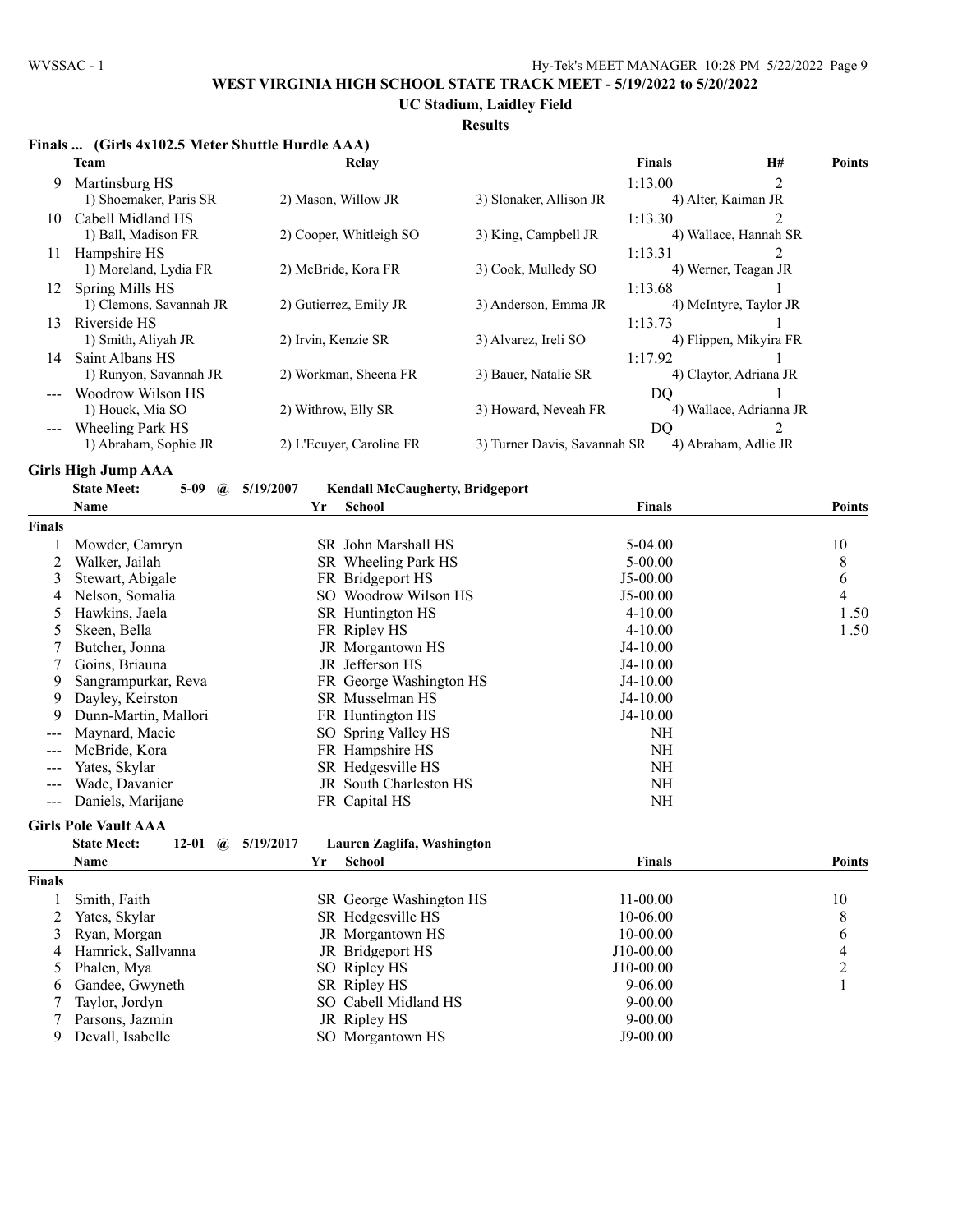# **UC Stadium, Laidley Field**

# **Results**

# **Finals ... (Girls Pole Vault AAA)**

|                | Name                                                        | Yr | School                             | Finals        |                         | <b>Points</b>    |
|----------------|-------------------------------------------------------------|----|------------------------------------|---------------|-------------------------|------------------|
| 9              | Malone, Summer                                              |    | JR Washington HS                   | J9-00.00      |                         |                  |
| 11             | Miller, Morgan                                              |    | JR Hurricane HS                    | J9-00.00      |                         |                  |
| 12             | Nelson, Candice                                             |    | JR Spring Mills HS                 | 8-06.00       |                         |                  |
|                | McGurgan, Dora                                              |    | SO Spring Mills HS                 | NH            |                         |                  |
|                | Charlton, Olivia                                            |    | SR Wheeling Park HS                | $\rm NH$      |                         |                  |
|                | Bruker, Caroline                                            |    | SR Parkersburg HS                  | $\rm NH$      |                         |                  |
|                | Stamat, Clover                                              |    | SO Hedgesville HS                  | $\rm NH$      |                         |                  |
|                | <b>Girls Long Jump AAA</b>                                  |    |                                    |               |                         |                  |
|                | 18-08.50<br><b>State Meet:</b><br>5/19/2007<br>$\mathbf{a}$ |    | Chelsea Carrier, Buckhannon-Upshur |               |                         |                  |
|                | Name                                                        | Yr | <b>School</b>                      | <b>Finals</b> | <b>H#</b>               | <b>Points</b>    |
| <b>Finals</b>  |                                                             |    |                                    |               |                         |                  |
| 1              | Lanham, Sierra                                              |    | SR University HS                   | 17-11.50      | $\overline{\mathbf{c}}$ | 10               |
| $\overline{c}$ | Craigie, Eva                                                |    | FR Martinsburg HS                  | 17-01.00      | $\overline{c}$          | 8                |
| 3              | Harper, Siraye                                              |    | FR Huntington HS                   | 16-11.25      | $\overline{c}$          | 6                |
| 4              | Crum, Haleigh                                               |    | SO Spring Valley HS                | 16-05.50      | $\mathbf{1}$            | 4                |
| 5              | Cale, Chloe                                                 |    | JR Buckhannon-Upshur HS            | 16-05.00      | $\overline{c}$          | $\boldsymbol{2}$ |
| 6              | Fisher, Tori                                                |    | SR Ripley HS                       | 16-03.75      | $\overline{c}$          | $\mathbf{1}$     |
| 7              | Macher, Jadyn                                               |    | FR Hedgesville HS                  | 16-03.25      | $\overline{\mathbf{c}}$ |                  |
| 8              | Itobi, Kendall                                              |    | JR Washington HS                   | 16-01.50      | 1                       |                  |
| 9              | Knorr, Johnna                                               |    | SO Brooke HS                       | 15-11.50      | 1                       |                  |
| 10             | Ince, Kyndall                                               |    | SO Woodrow Wilson HS               | 15-09.75      | $\overline{c}$          |                  |
| 11             | King, Briana                                                |    | FR Spring Mills HS                 | 15-08.75      | $\mathbf{1}$            |                  |
| 12             | Mowder, Camryn                                              |    | SR John Marshall HS                | 15-08.00      | $\overline{c}$          |                  |
| 13             | Beverage, Breanna                                           |    | JR Parkersburg South HS            | 15-07.00      | $\mathbf{1}$            |                  |
| 14             | Smith, Aliyah                                               |    | JR Riverside HS                    | 15-05.75      | $\overline{c}$          |                  |
| 15             | Shirley, Erica                                              |    | FR Washington HS                   | 15-00.75      | 1                       |                  |
|                | <b>Girls Shot Put AAA</b>                                   |    |                                    |               |                         |                  |
|                | <b>State Meet:</b><br>42-09<br>5/23/2014<br>$\mathbf{a}$    |    | Abby Watson, Hurricane             |               |                         |                  |
|                | Name                                                        | Yr | School                             | Finals        | <b>H#</b>               | <b>Points</b>    |
| <b>Finals</b>  |                                                             |    |                                    |               |                         |                  |
| 1              | Moore, Markayla                                             |    | SR Huntington HS                   | 35-02.00      | $\overline{\mathbf{c}}$ | 10               |
| $\overline{2}$ | Goins, Briauna                                              |    | JR Jefferson HS                    | J35-02.00     | $\overline{\mathbf{c}}$ | 8                |
| 3              | Staples, Bella                                              |    | JR Woodrow Wilson HS               | 34-01.50      | $\overline{c}$          | 6                |
| 4              | Chrisman, Keleigh                                           |    | SO Musselman HS                    | 33-04.50      | $\overline{\mathbf{c}}$ | 4                |
| 5              | Davis, Sierra                                               |    | JR Preston HS                      | 33-00.50      |                         | $\overline{c}$   |
| 6              | Crowder, Mallory                                            |    | JR Riverside HS                    | 32-08.00      | $\frac{2}{2}$           | $\mathbf{1}$     |
| 7              | Casto, Mia                                                  |    | SR Ripley HS                       | 32-02.00      | $\overline{c}$          |                  |
| 8              | Rutherford, Diana                                           |    | JR Musselman HS                    | 31-10.75      | $\overline{c}$          |                  |
| 9              | Leaman, Jacqualin                                           |    | JR Parkersburg HS                  | 31-07.00      | 2                       |                  |
| 10             | Nguetsa, Alexandra                                          |    | SO Musselman HS                    | 30-10.50      | 1                       |                  |
| 11             | Buterbaugh, Hannah                                          |    | JR Brooke HS                       | 30-09.25      | 1                       |                  |
| 12             | Radford, Helena                                             |    | SR Jefferson HS                    | 29-11.50      | 1                       |                  |
| 13             | Thacker, Peyton                                             |    | FR Martinsburg HS                  | 29-10.25      | 1                       |                  |
| 14             | Goldizen, Olivia                                            |    | JR Bridgeport HS                   | 29-02.00      | 1                       |                  |
| 15             | Clary, Cameron                                              |    | FR Cabell Midland HS               | 29-01.50      | 1                       |                  |
| 16             | Keaton, Kalista                                             |    | SR Woodrow Wilson HS               | 28-00.50      | 1                       |                  |